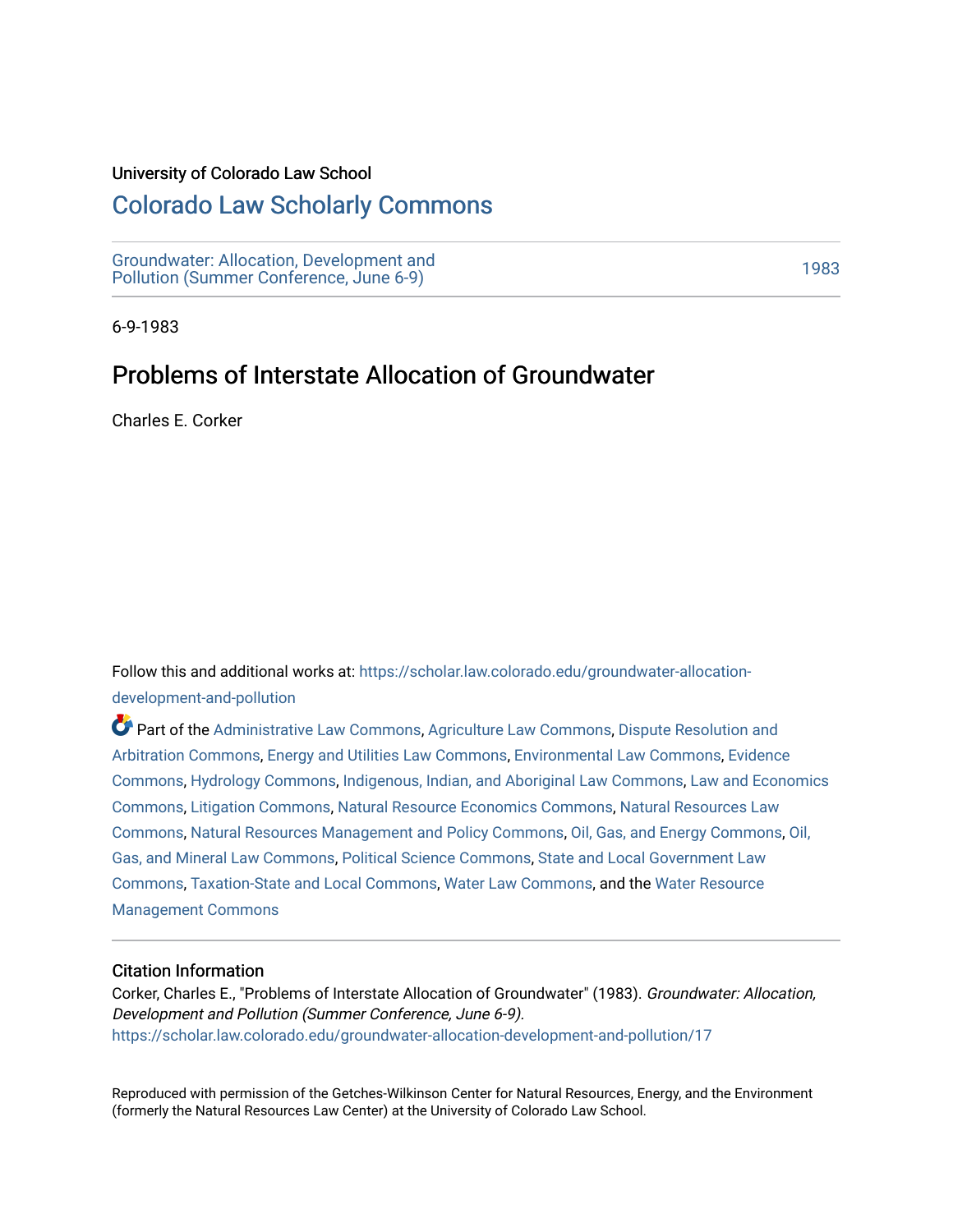

Charles E. Corker, *Problems of Interstate Allocation of Groundwater*, *in* GROUNDWATER: ALLOCATION, DEVELOPMENT AND POLLUTION (Natural Res. Law Ctr., Univ. of Colo. Sch. of Law 1983).

Reproduced with permission of the Getches-Wilkinson Center for Natural Resources, Energy, and the Environment (formerly the Natural Resources Law Center) at the University of Colorado Law School.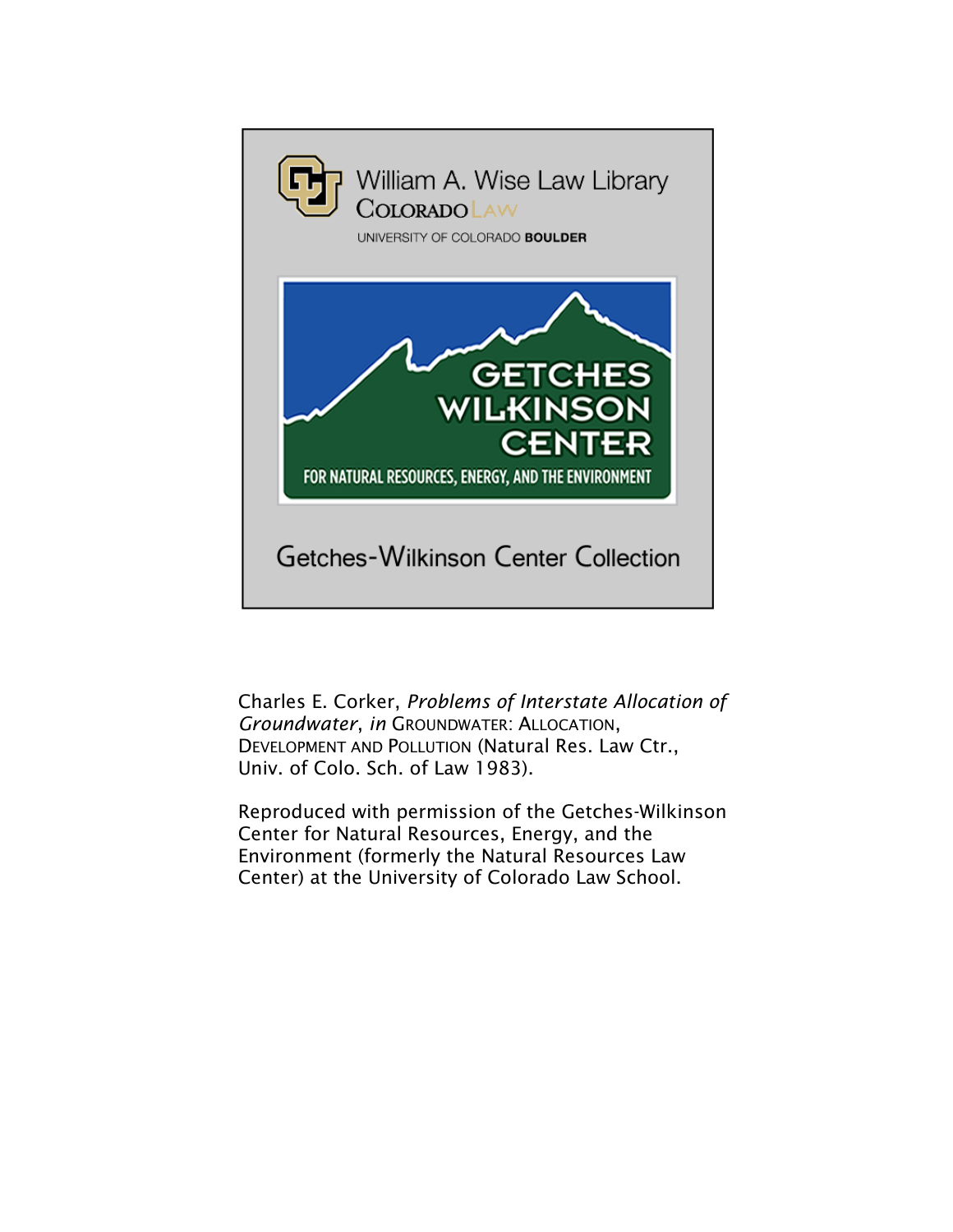### PROBLEMS OF INTERSTATE ALLOCATION

#### OF

#### GROUNDWATER

Charles E. Corker Professor of Law

University of Washington School of Law Seattle, Washington 98105

(206) 543-0346

Outline of Lecture and Discussion for June 9, 1983

GROUNDWATER: Allocation, Development, and Pollution

Fourth Annual Summer Natural Resources Law Short Course

University of Colorado School of Law June 6 - 9, 1983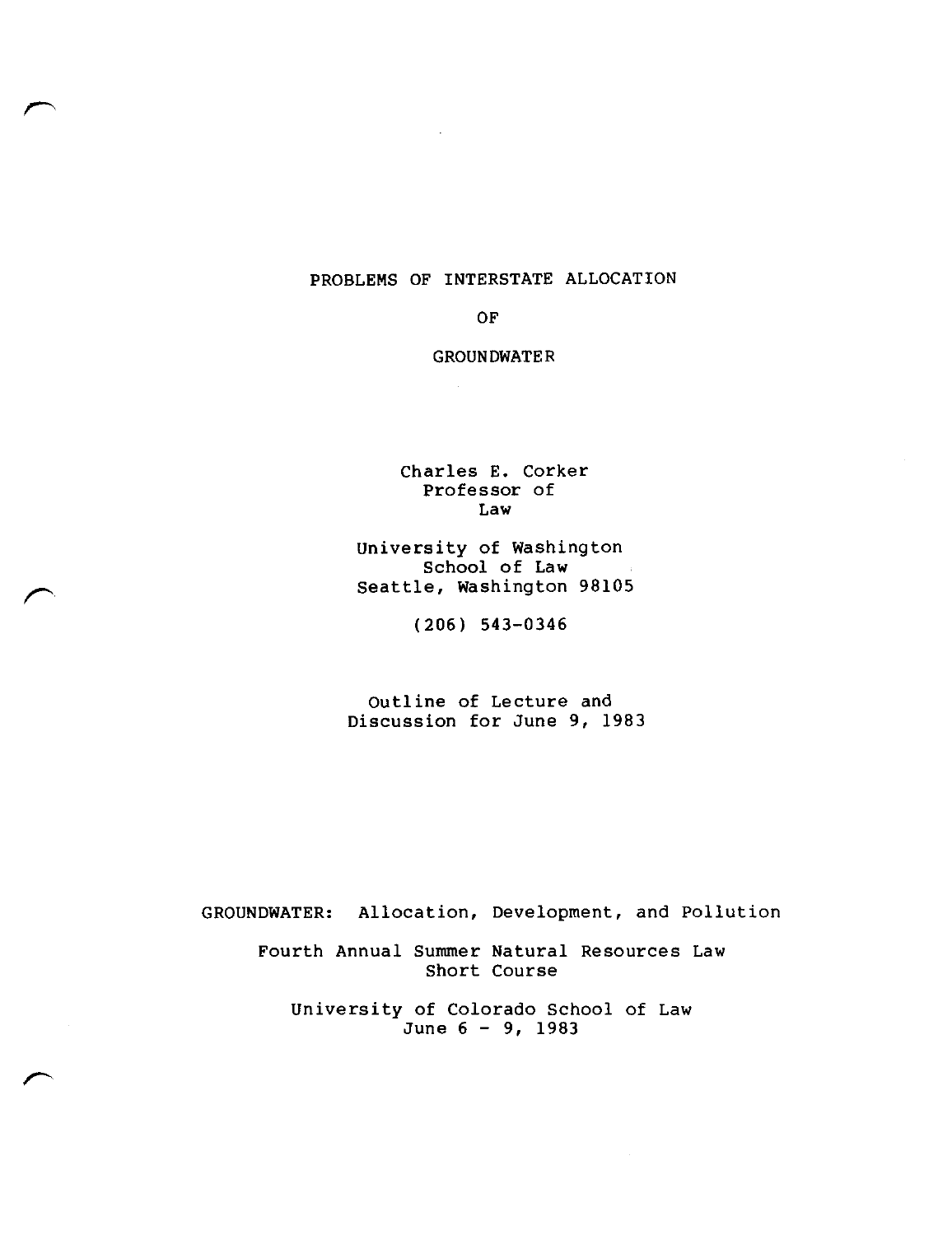extck 5ta±b flk ivbyt<sup>k</sup>i<sup>c</sup>\_c-netny1/4-0-<sup>y</sup> <sup>1</sup> <sup>2</sup>\_0-t. /1-t-rtica.6 RAiwnAkci <sup>c</sup><sup>t</sup> \_<sup>2</sup> ce\_e\_freo ciaro,--f\*Th - (1138) \_ 1 V. ace° . ocit.2z) /A-1--etiodo a r afies-LA-<sup>5</sup> Kt 63 393 U•S.31-3 - cdCe\_ vni2c,Lc1 vi i^<sup>i</sup> <sup>E</sup>fl (q 3 ta eon cIA-cfra-nbA a- DJ tzt bei<sup>z</sup> orpo • Thtt ca-4e-<sup>d</sup>i °caress )? <15 clo<sup>y</sup> .<sup>t</sup> rilekccJer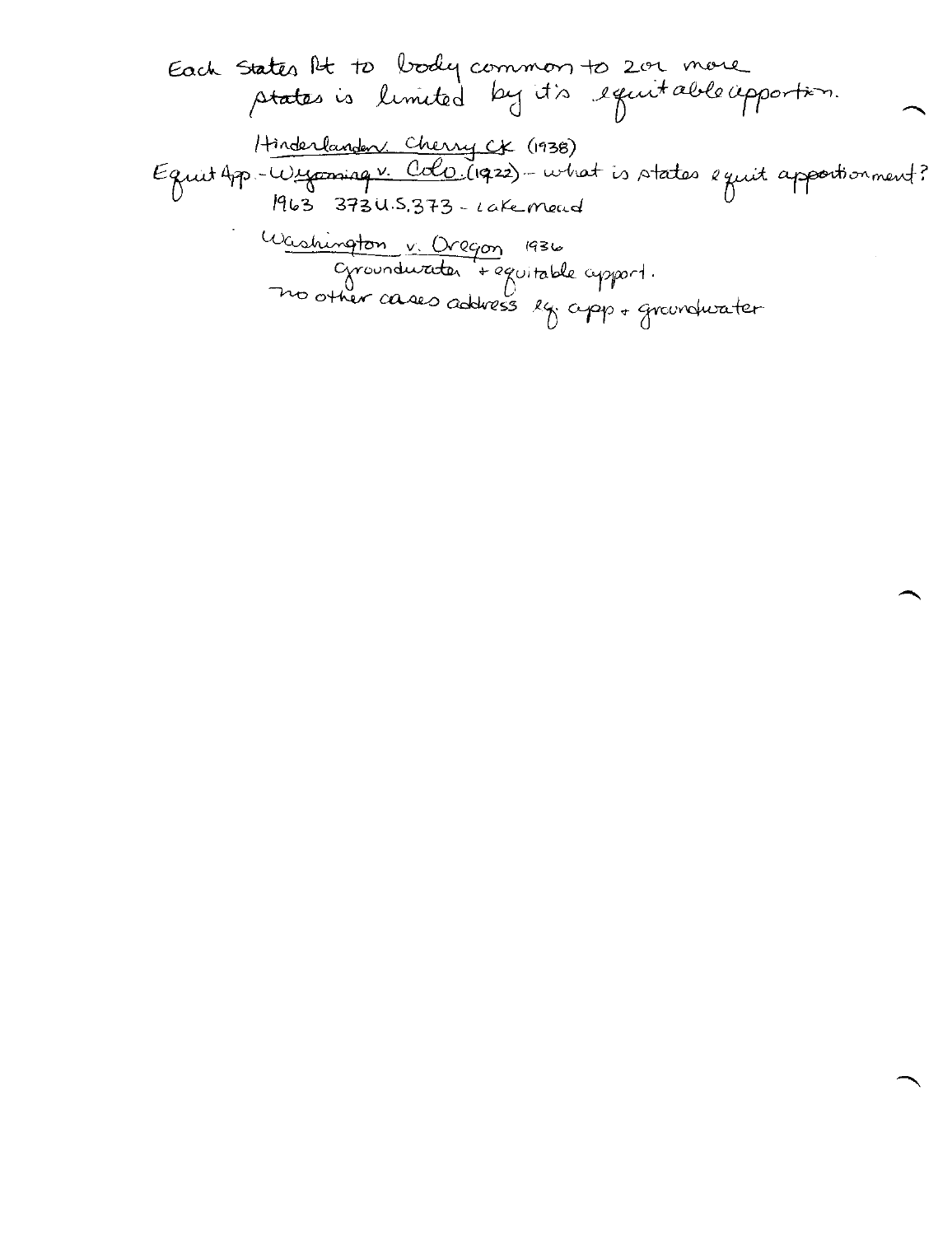- I. Essential Facts About Groundwater and Groundwater Law.
	- A. About groundwater resources -- aquifers and their contents.
		- 1. Groundwater directly supplies only about one-fifth of the water used in the United States, but it is far more important than that percentage would suggest.
			- a. Most of the water in watercourses has reached them from percolating groundwater. Pumping from an aquifer or diverting from a river are usually alternative means of using the same water supply.
			- b. Water in streams fluctuates seasonally and cyclically, and often unpredictably. Water stored in an aquifer (naturally or artificially) is available at the touch of the button that starts the pump. For this reason underground storage is particularly useful at times when the surface supply is unavailable. Conjunctive operation of surface and

 $-1-$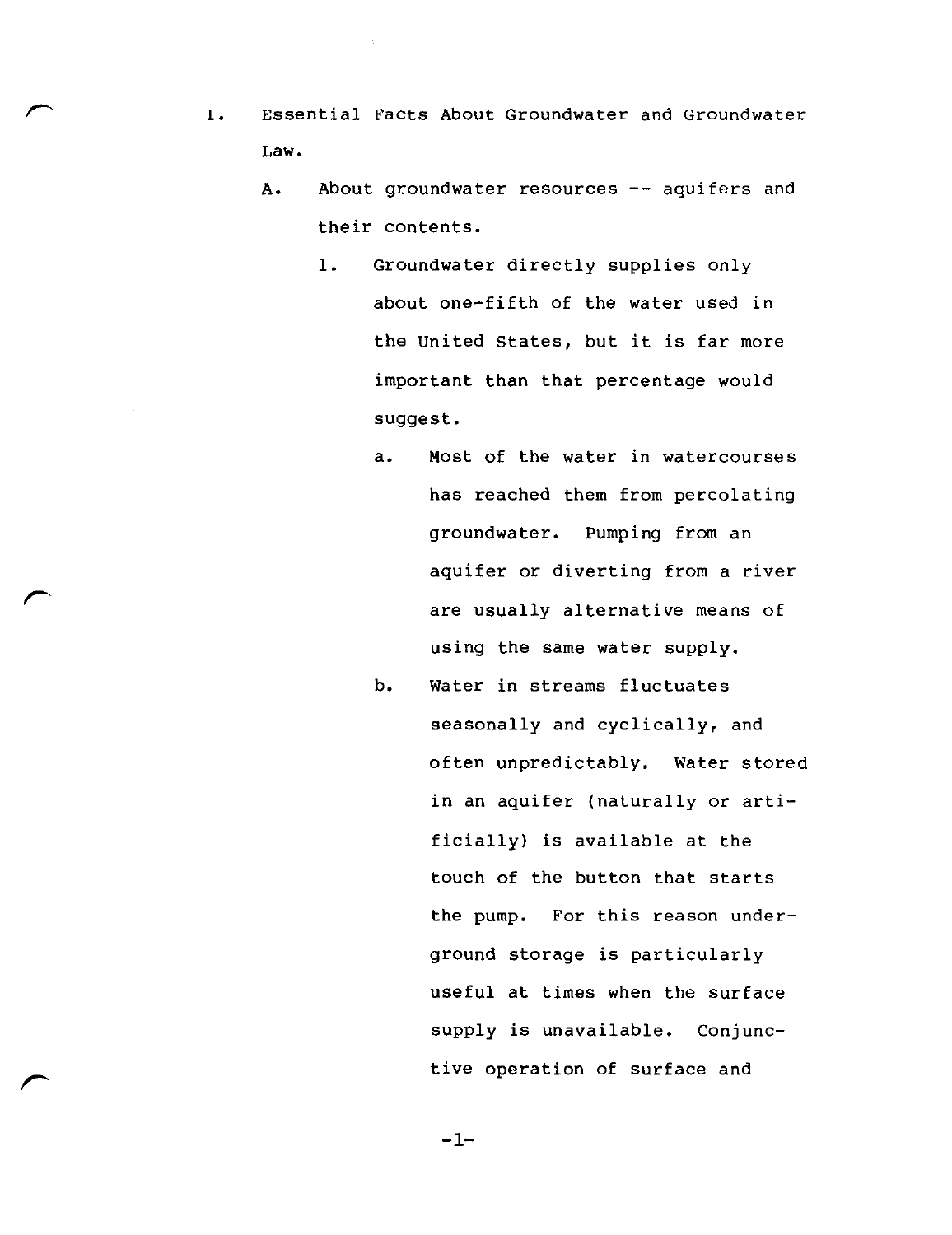underground supplies makes for efficiency in achieving maximum satisfaction of water demand.

- C. Groundwater storage is more efficient than storage in surface reservoirs because water does not evaporate from subsurface aquifers; groundwater storage does not inundate and destroy valuable land; aquifers serve to treat stored water, filtering both pathogens and contaminants; they also serve to transmit water without ditches, pipes, or canals.
- 2. Most water supplies available for use in the United States -- surface, underground, or both  $-$  are accessible to pumping or diversion in more than one state.
- B. About groundwater law.
	- 1. The multiplicity of labelled doctrines of groundwater law in various states share a common purpose: to allocate among potentially competing users a scarce resource which is adequate for only some of the demands: "absolute

 $-2-$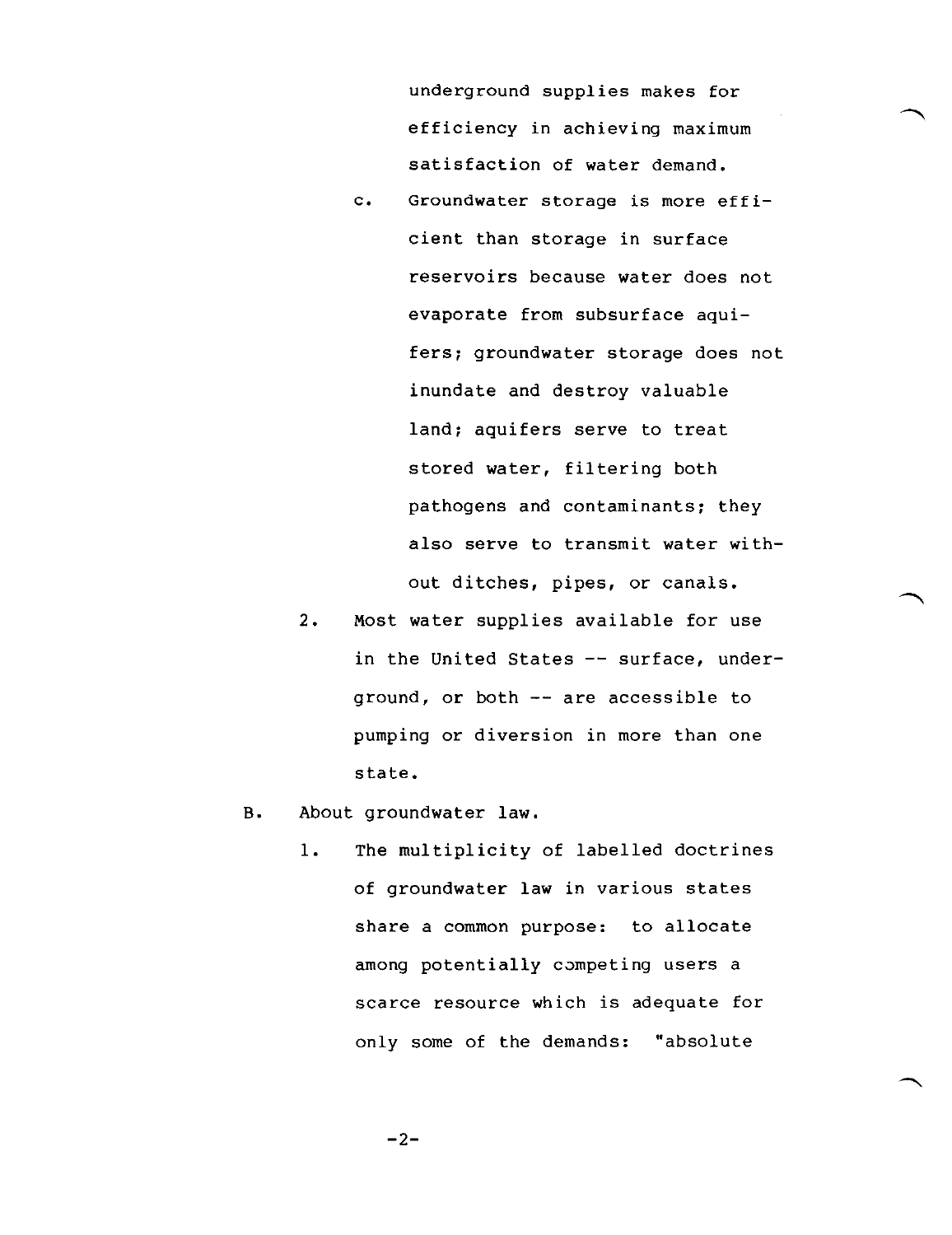ownership" or the rule of unlimited capture by the overlying owner; "reasonable use"; "correlative rights"; "prior appropriation." All begin no earlier than the English decision in Acton v. Blundell, 12 Mees. & W. 324, 152 Eng. Rep. 1223 (1843). That case was based on the since discarded factual premise that the ways of groundwater are unknown and unknowable.

- 2. "Priority of appropriation" has been the preferred doctrine to or toward which arid states in the west have moved since New Mexico and Oregon, in 1927, adopted legislative systems for its administration. (See Yeo v. Tweedy, 34 N.M. 611, 286 Pac. 970 (1929). For a careful account of the early development, see Kirkwood, Appropriation of Percolating Water, 1 Stan. L. Rev. 1 (1948).)
	- a. When "priority of appropriation" is transferred from water running in a stream to water stored and "percolating" through an aquifer, a number of new problems arise:

 $-3-$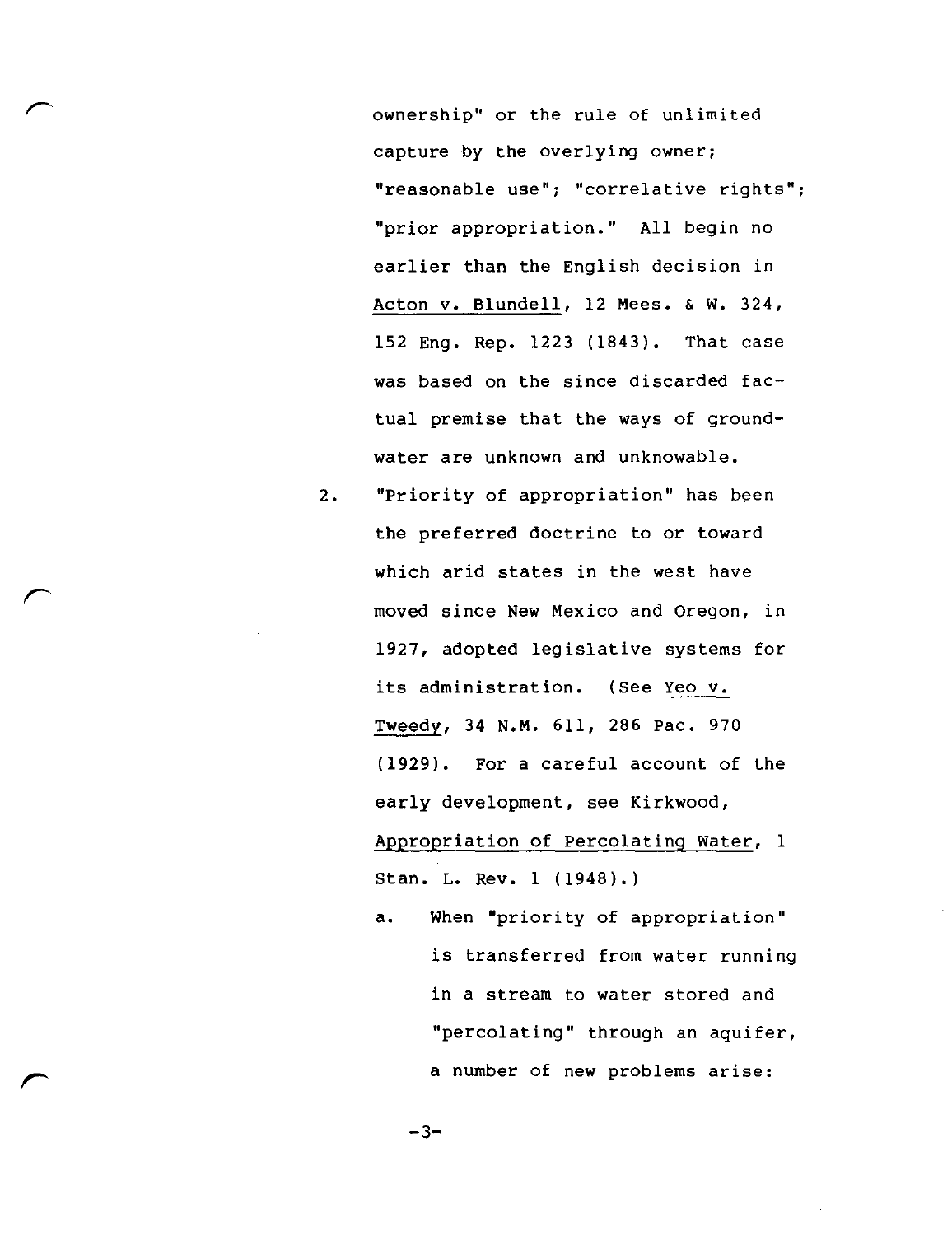(1) Is the water available for appropriation limited to 'safe yield'? (2) Is 'mining' beyond safe yield to be permitted, and if so, what are the limits? (3) What increases in pump lifts are permissible, and how are costs of increases to be determined and shared? (4) By what means are necessary adjustments to be made when previous definitions or calculations of 'safe yield' require revision? (5) What governments are empowered or required to prevent physical damages to groundwater resources, by excavating, mining, blasting, garbage disposal, fertilizers, and disposition of toxic chemical wastes? How are costs of conservation to be allocated to (a) beneficiaries; (b) taxpayers of state or nation?

b. Contrast priority of appropriation of groundwater and water from a surface stream. Administration of a priority system served by a creek or river requires only

 $-4-$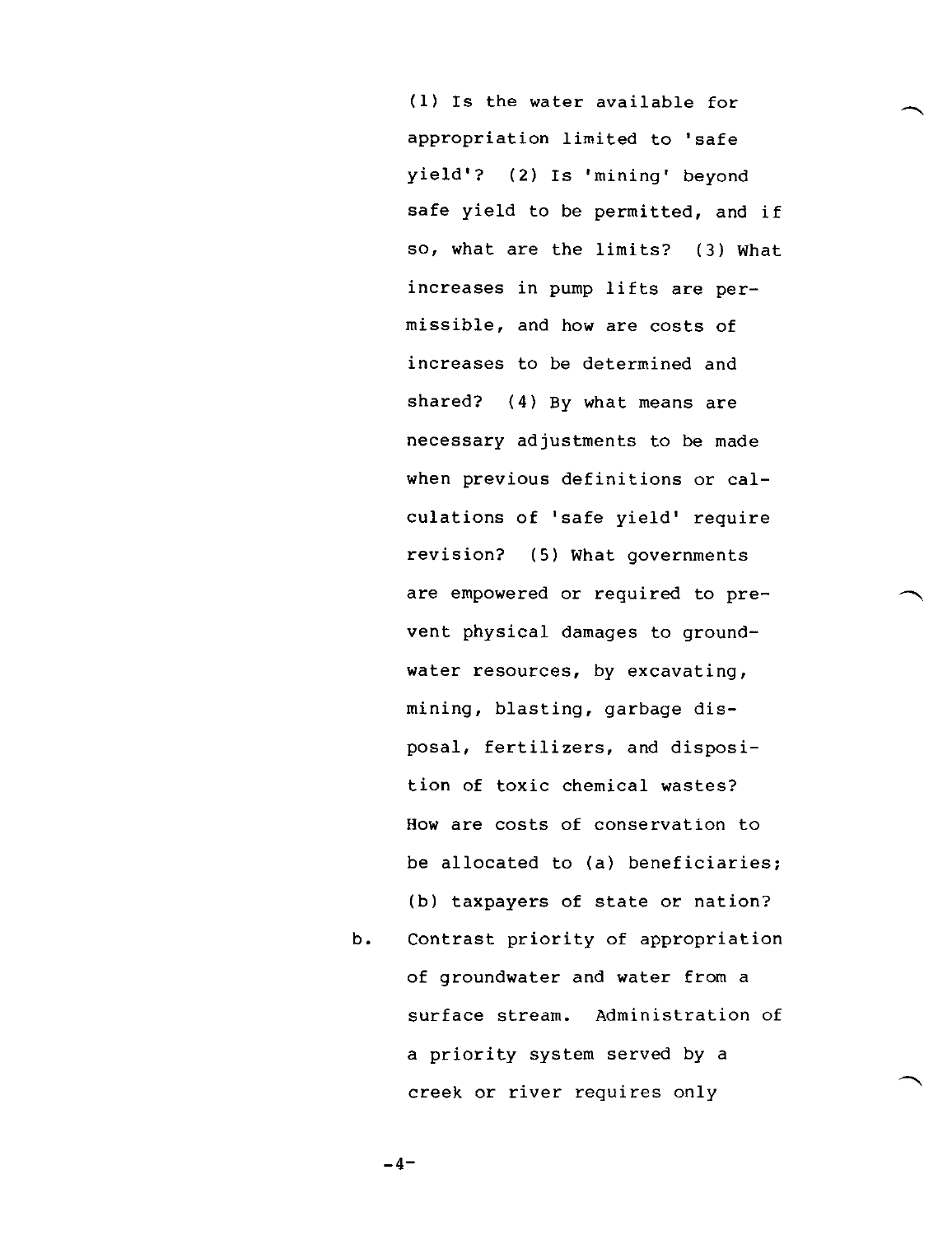determining the quantity of each diverter's right and ministerial action of turning off the diversions in inverse chronological order of initiation as water grows shorter. Pollution is preventable by prohibitions, but if the stream's contents are flushed at least once per season, permanent damage is most unlikely. Even fish kills can be replaced in nearly every instance.

c. The ultimate problem in allocating groundwater is shared by uses of other stored water from large surface reservoirs like Lake Mead on the Colorado River. In any year in which water can be held over, junior users argue that any present shortage not only can but should be met from storage, rather than holding water in storage to evaporate, and the unevaporated residue to be used by senior users if the pre-drought rains do not return. Most historic errors from miscalculating future water supply

-5-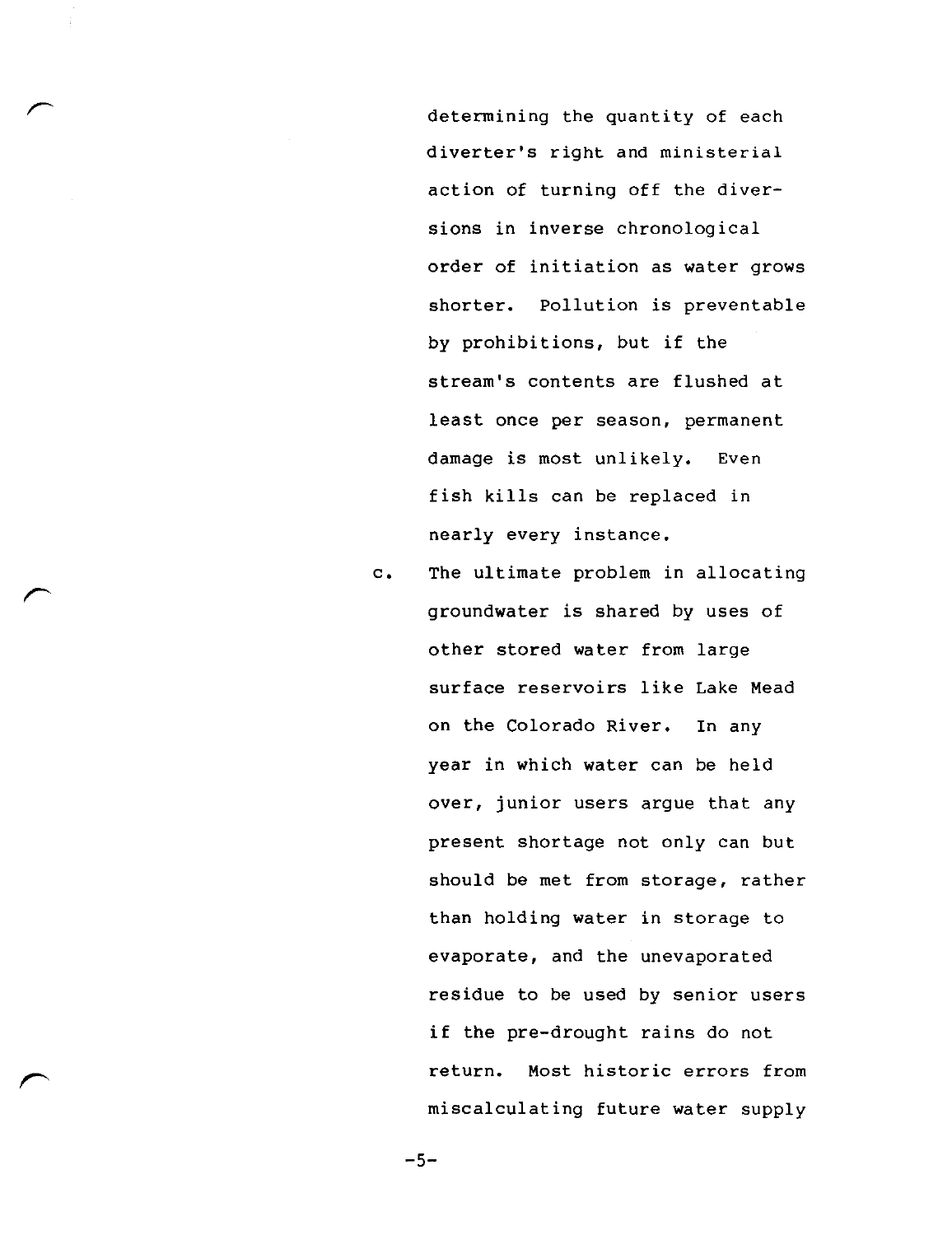have been in the direction of disastrous over-optimism.

d. Surface water precedents dealing with surface reservoirs are not usually helpful because:

> (1) Most surface waters are constructed to serve a single project. If not, ad hoc contracts or legislation usually settle priority issues in advance.

(2) The hydrologic uncertainties about quantities of water in storage are of a different order of magnitude for surface and underground storage. Water in a surface reservoir can be calculated by resort to gauged depth of water and an area capacity curve. The water contents of an aquifer are determinable from a variety of physical data, but data are usually insufficient until that aquifer is in deep trouble.

-6-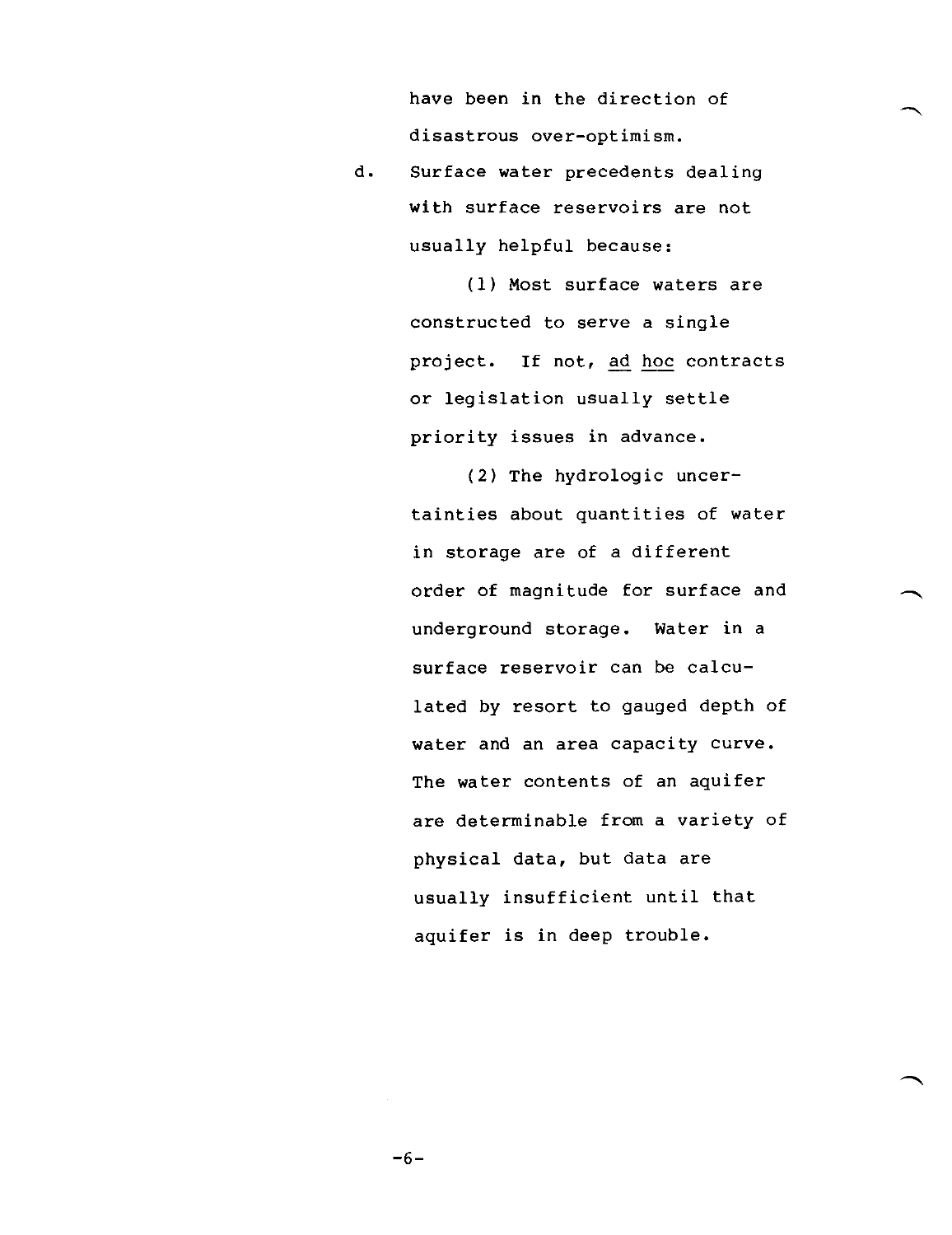II. Interstate water Law.

A. Facts about states.

- 1. Boundaries of the 50 United States are constitutionally fixed and substantially immovable. (U.S. Const. art. IV, S 3, cl. 1.)
- 2. A state's jurisdiction to make and enforce law is limited by its territorial limits.
- B. Each state's power to create, regulate, transfer, and terminate water rights is limited to its equitable share of the interstate water resource to which two or more states have access. (Hinderlider  $v. -\sqrt{ }$ La Plata & Cherry Creek Ditch Co., 304 U.S. 92 (1938).)
- C. The methods of establishing a state's equitable share are, in order of first historic recognition:
	- 1. A suit for equitable apportionment in the original jurisdiction of the Supreme Court.
	- 2. An interstate compact with the consent of Congress under U.S. Const., art. 1, S 10.
	- 3. A "congressional apportionment" by or

-7-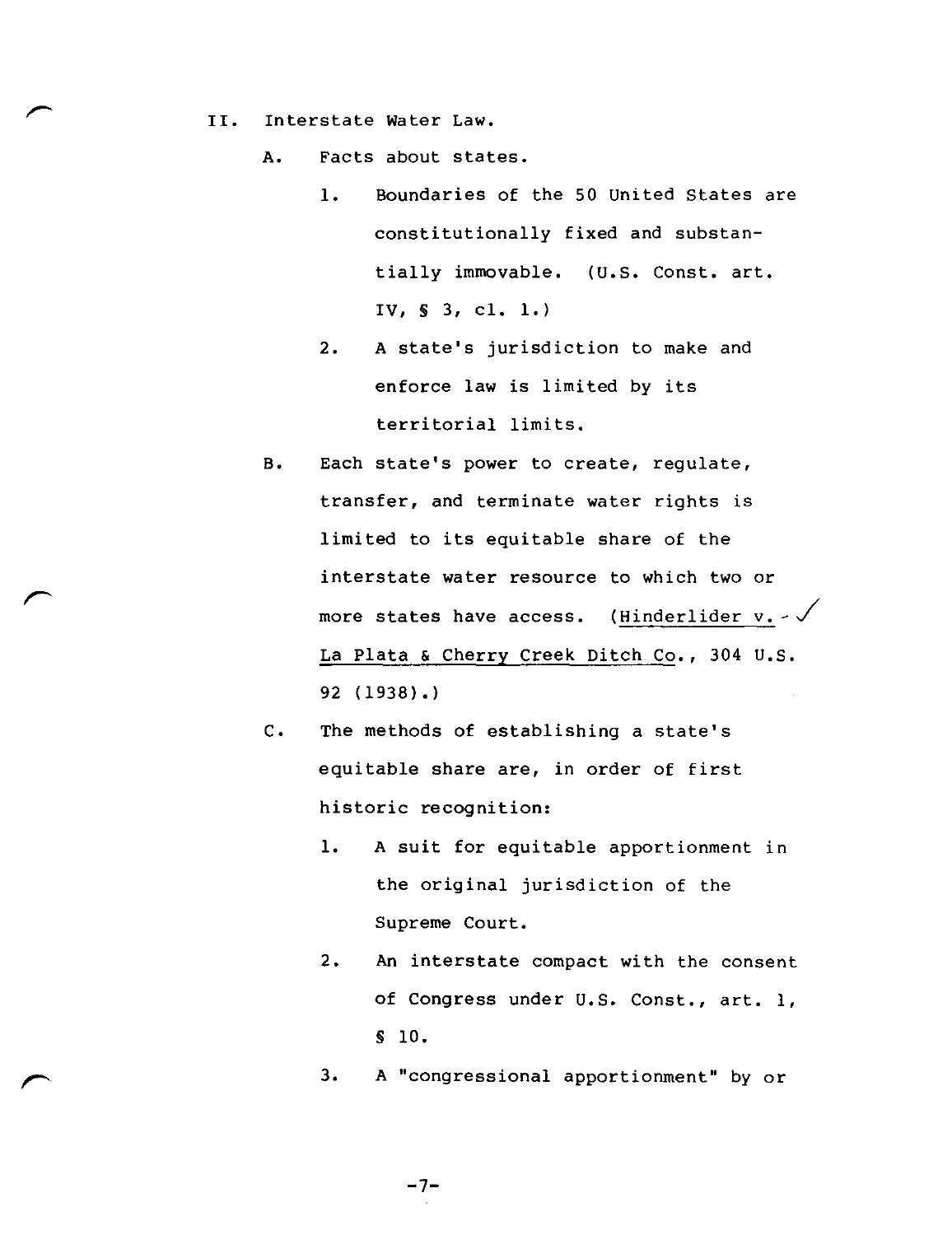under authority of an Act of Congress. (Arizona v. California, 373 U.S. 546 (1963); 376 U.S. 340 (1964) (decree).)

- D. All such methods of establishing a state's equitable share may, within reasonable limits at least, operate retroactively to alter or divest what within one state would be a vested property right not subject to being taken without the "just compensation" required by the final clause of the fourteenth amendment.
- III. Sporhase V. Nebraska ex rel. Douglas, 102 Sup. Ct. 3456 (1982).
	- A. Sporhase was decided July 2, 1982, on the last crowded day of the Court's 1981-82 term. It was not an interstate case, but a Nebraska case presented by the owners of land in Nebraska appealing from a decision refusing them a permit to irrigate their adjoining land in Colorado from their Nebraska well. The United States Supreme Court held that the part of a Nebraska statute denying such a permit for water use in a state which denies reciprocity to Nebraska is unconstitutional. The Court

 $-8-$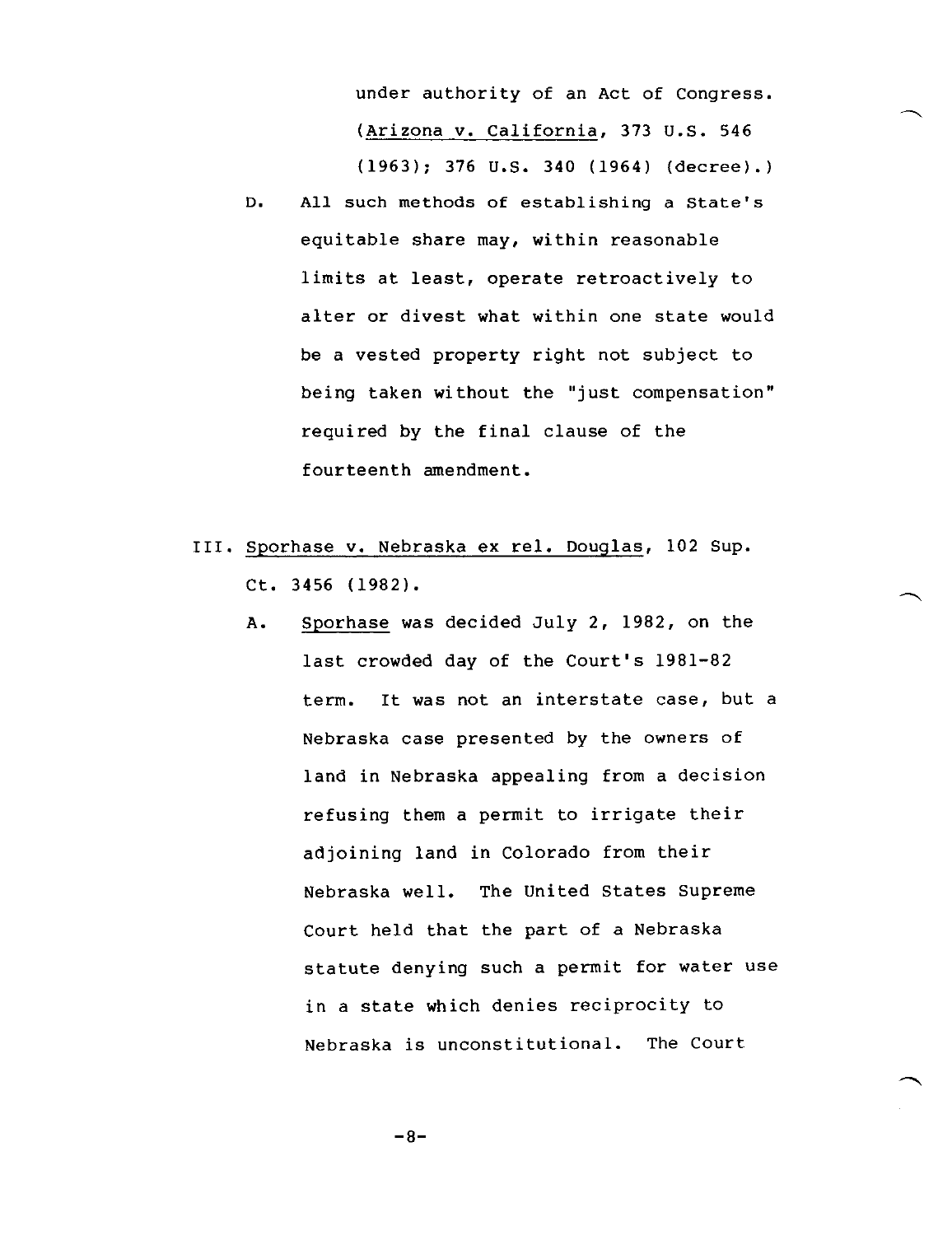remanded to Nebraska to determine whether the unconstitutional provision is severable from the remainder of the statute. The Nebraska Supreme Court has since decided that it is indeed severable.

The important holding of Sporhase in doctrinal terms is clear: the dormant or negative commerce clause (i.e., the commerce clause of its own force where Congress has not exercised its "power to regulate commerce among the several states") does invalidate some state legislation with respect to groundwater and/or groundwater rights. That statement, however, is only the introduction to the critical issues which will require answers.

B. The Court's formulation of issues. The issues formulated by Justice Stevens for a 7-justice majority are:

> $"(1)$  [W] hether ground water is an article of commerce and therefore subject to congressional legislation;

> "(2) [W]hether restriction on the interstate transportation of ground water imposes an impermissible burden on commerce;

"(3) [W]hether Congress has granted the States permission to engage in ground water regulation that otherwise would be impossible." (Id. at 3458.)

-9-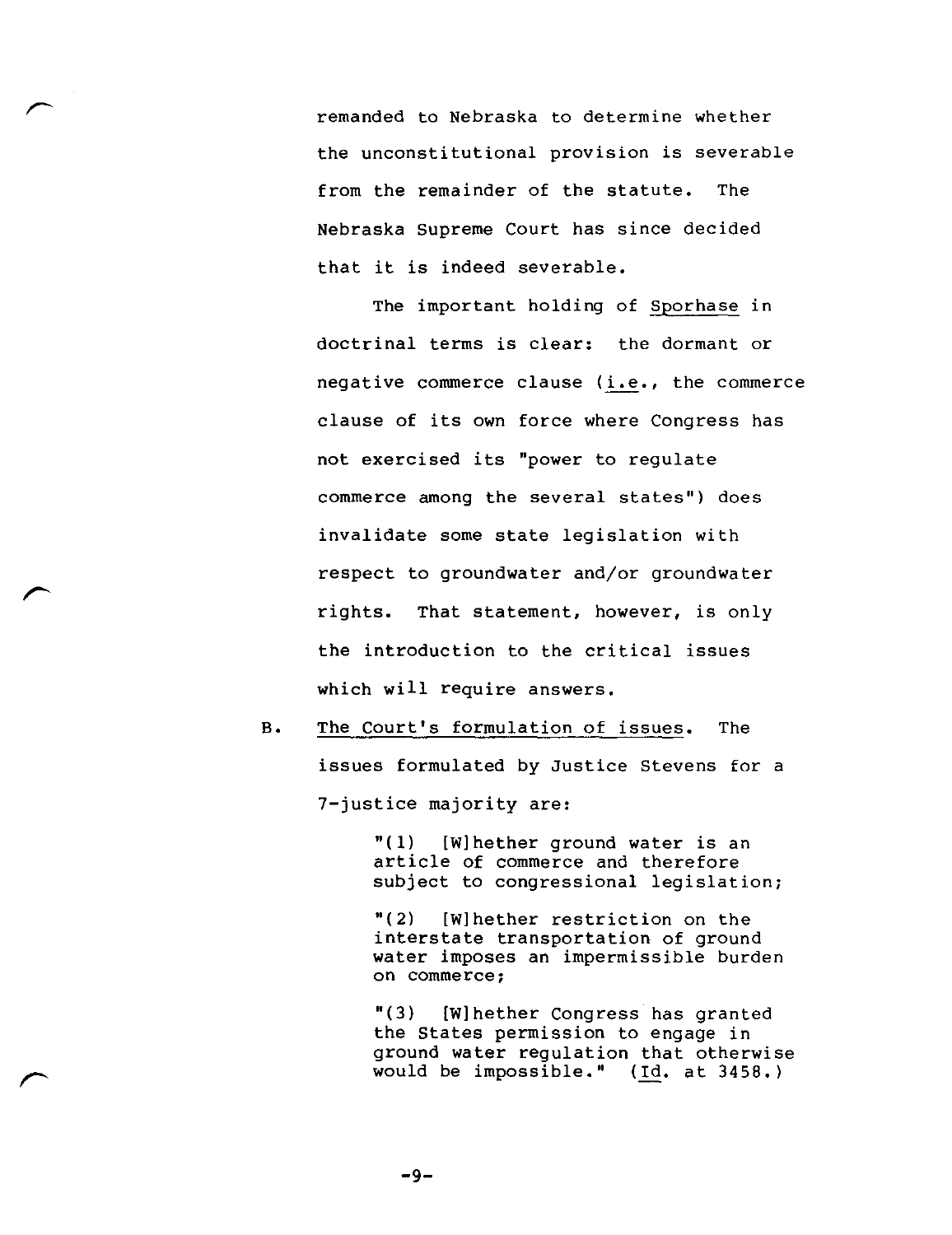- 1. The Court's answers, in three roman numbered sections of its opinion, follow in the same order: (1) yes; (2) yes; (3) no. The astonishing part of the opinion is that the Court found it necessary to address the first and third questions. Both "issues" are beyond range of reasonable argument. However, the care taken to elucidate the obvious has itself provoked consternation and fear. There is as a result a distinct danger that the judicial excursions may produce a flurry of misdirected legislation.
- 2. Non-issues:
	- a. The Court's "issue (1)". Who could doubt that "water" is a commodity, if the question relates to extracted water from wells or springs, bottled or barrelled as a commodity, and offered for sale, with or without additives found in beverages whether soft, brewed, or distilled. It is clear, however, that Nebraska's statute did not relate to "water" as a commodity,

-10-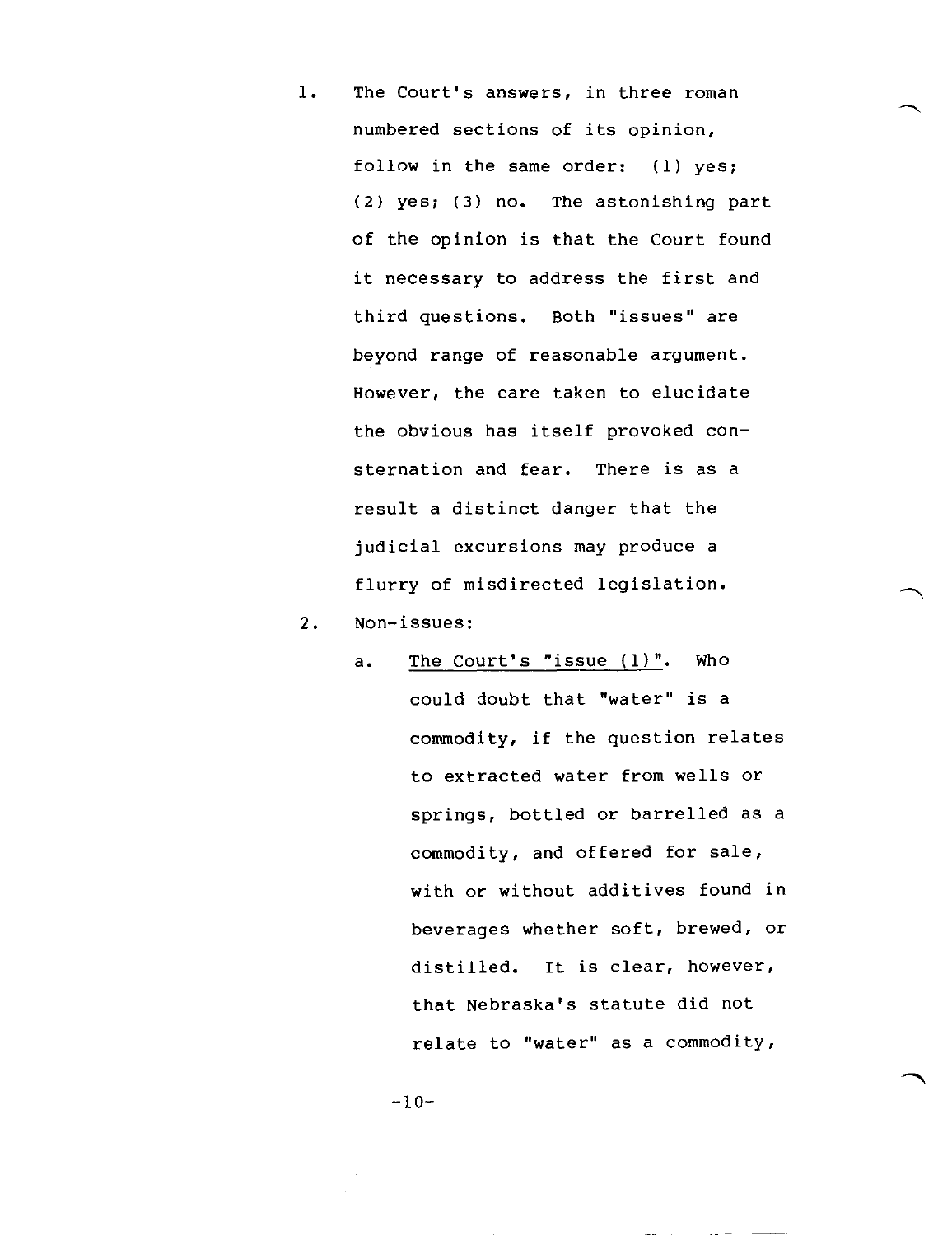but to "water rights."

It is clear that Congress within reasonable limits can regulate water rights. Water rights affect commerce. Congress can regulate whatever interstate activities affect interstate commerce, including Roscoe Filburn's production of a few excess acres of wheat fed entirely to his own animals on his own farm. (Wickard V. Filburn, 317 U.S. 111 (1942).)

Whether the subject matter of regulation is a commodity has never been the touchstone of regulation since Gibbons v. Ogden, 22 U.S. (9 Wheat) 1 (1824). The federal statute providing for enrolling vessels in the coasting trade preempted state law granting a monopoly to navigation on interstate water although the ferryboats did not carry a "commodity." Congress has regulated interstate transportation of women for immoral purposes in the Mann Act, without denominating either women

 $-11-$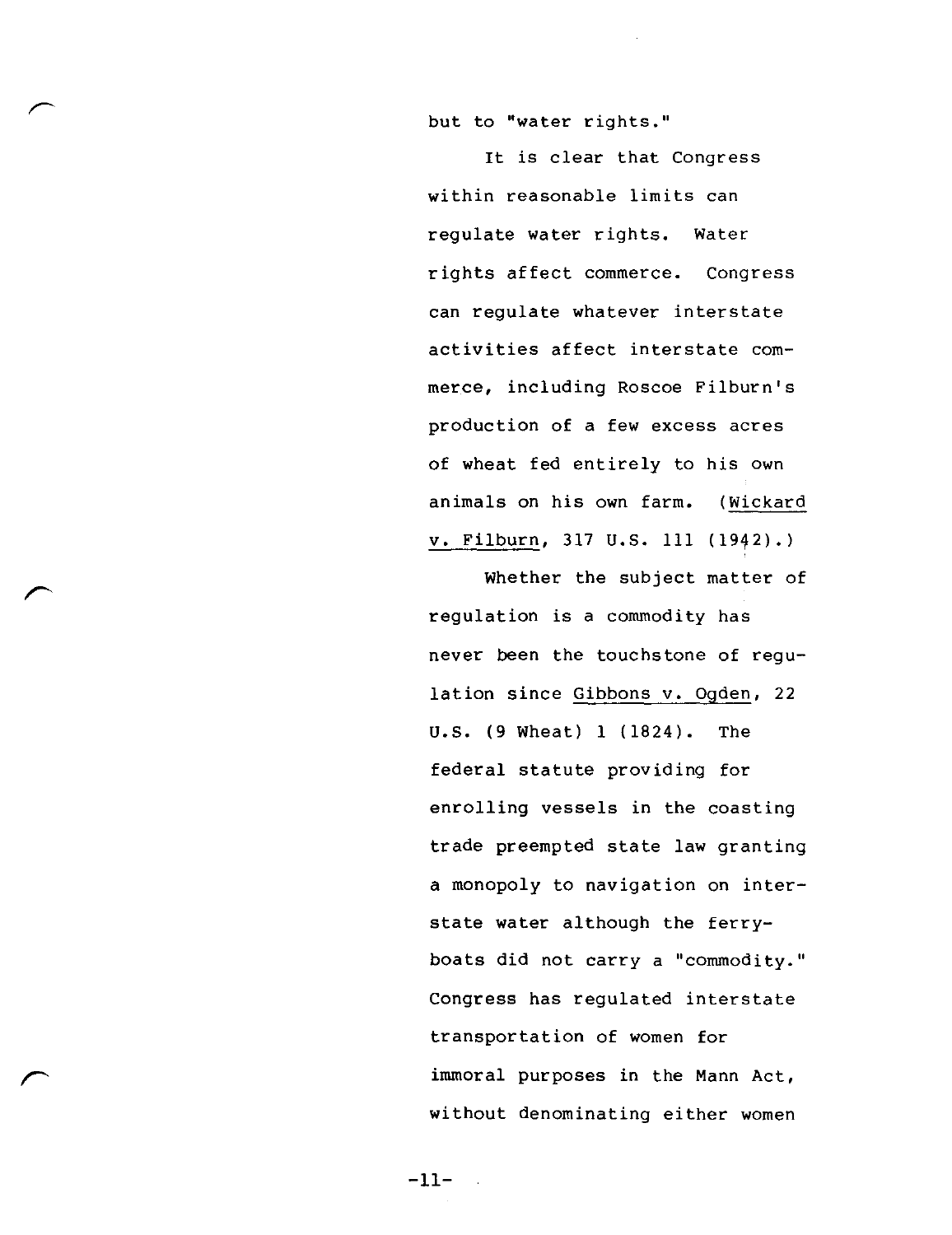or the purposes of transportation a "commodity." (Caminetti v. United States, 242 U.S. 470 (1917); Edwards v. California, 314 U.S. 160 (1941) (statute barring interstate migration of indigents unconstitutional.)

The Nebraska Supreme Court said that "water" is not a commodity, but it seems most improbable that the state court intended to challenge by an irrelevant dictum a power of Congress which Congress had not attempted to exercise.

(State ex rel. Douglas V.

Sporhase, 208 Neb. 703, 305 N.W.2d 614 (Neb. 1981).)

The "commodity" language was sometimes used by the Supreme Court in an earlier era to describe activities which states can regulate, although an aspect of commerce, until Congress provides to the contrary. (E.g., Clason v. Indiana, 306 U.S. 430 (1939) (dead horses not "articles of interstate commerce" for the

 $-12-$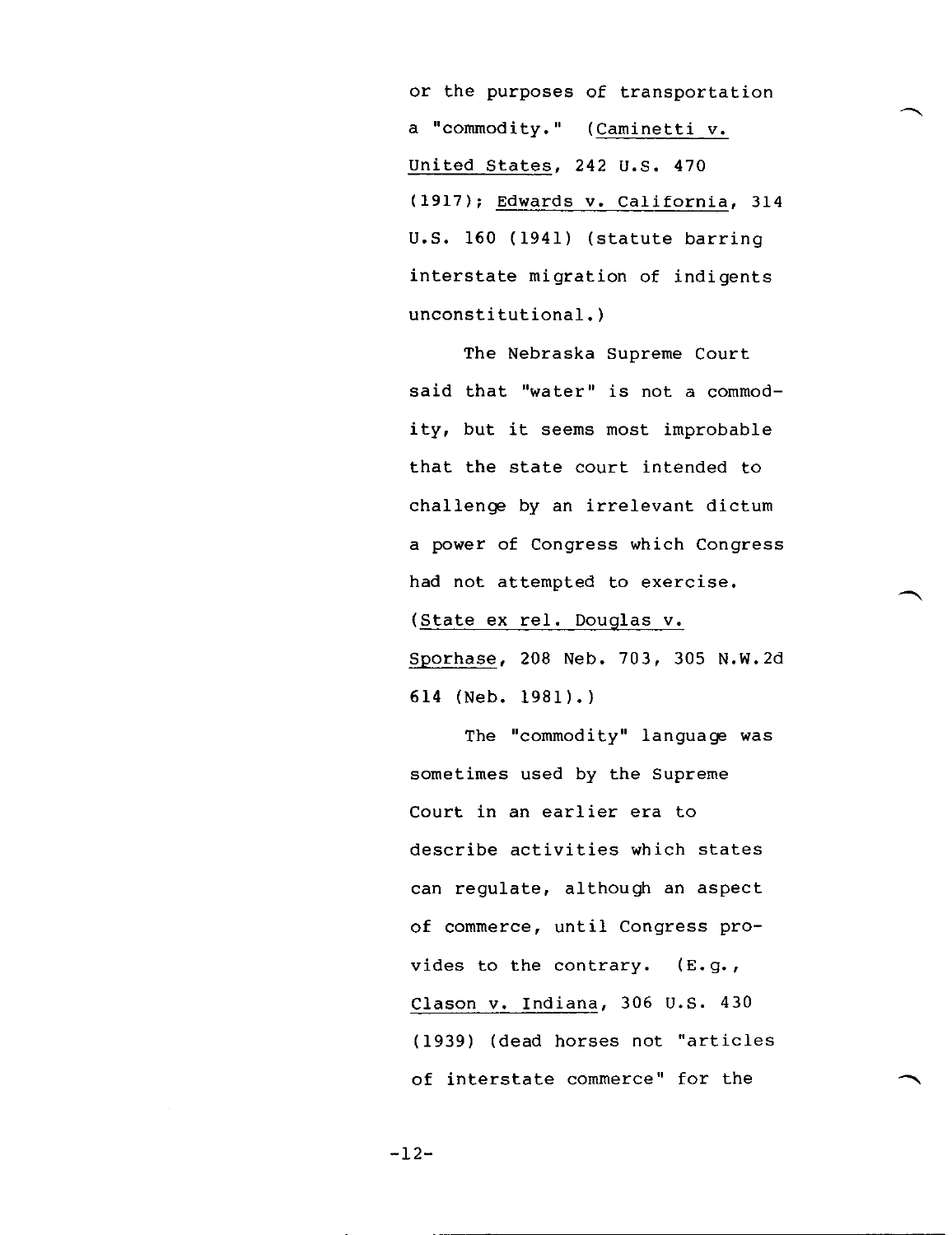purpose of invalidating Indiana's Animal Disposal Act, although it is clear the Supreme Court did not intend to put dead horses gratuitously outside power of Congress if Congress should legislate on subject).)

Å.

b. The Court's "issue (3)". Has Congress granted "permission" to the States to regulate groundwater?

> No "permission" statute was cited. It would be extraordinary if such a statute could be found. Reason: The Court's opinions from Willson v. Black-bird Creek Marsh Co., 27 U.S. (2 Pet.) 244 (1829), through Hudson County Water Company v. McCarter, 209 U.S. 349 (1908), have been clear that no such congressional permission is needed.

Indeed, Cooley v. Board of Wardens, 53 U.S. (12 How.) 299 (1851), adopted the view that "permission" by Congress would be an unconstitutional delegation if it related to future state legis-

-13-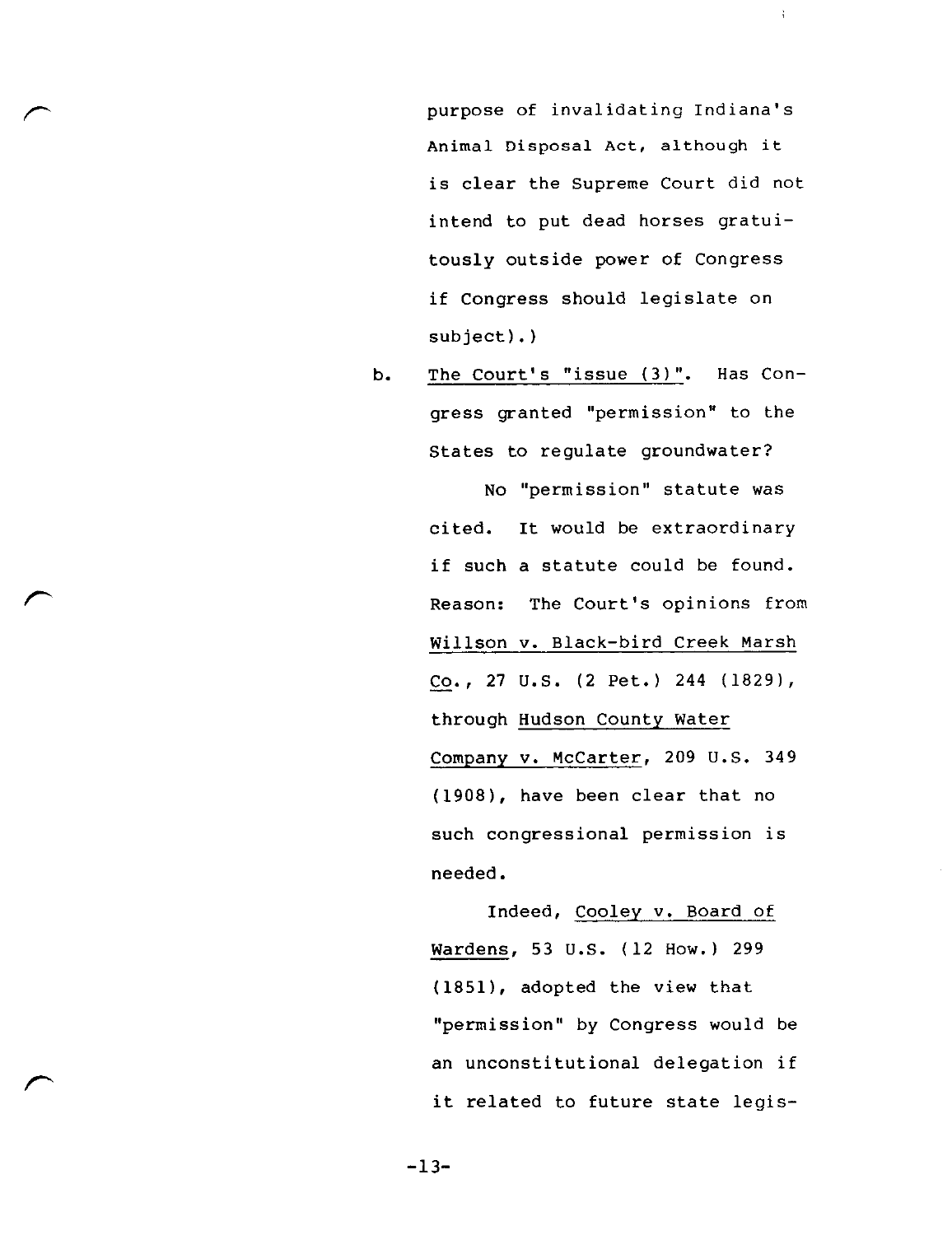lation. That view was overturned in United States v. Sharpneck, 355 U.S. 286 (1958). It is now clear that Congress can relinquish to states regulation of interstate commerce. (Prudential Ins. Co. v. Benjamin, 328 U.S. 408 (1946); Western S.L.I. Co. v. Board of Equalization, 451 U.S. 648 (1981).

- IV. The Narrow Holding of Sporhase.
	- A. The narrow holding of Sporhase can be stated best in the terms used by the Court. The following text of Neb. Rev. Stat. 46.613.01 is reproduced with the provision held unconstitutional stricken, numbers are inserted preceding each of the three conditions of the statute which remain. The three conditions survived "facial examination" (102 Sup. Ct. at 3465) and are not unconstitutional until and unless Nebraska hereafter makes an egregious mistake:

"Any person, firm, city, village, municipal corporation or any other entity intending to withdraw ground water from any well or pit located in the State of Nebraska and transport it for use in an adjoining state shall apply to the Department of Water

 $-14-$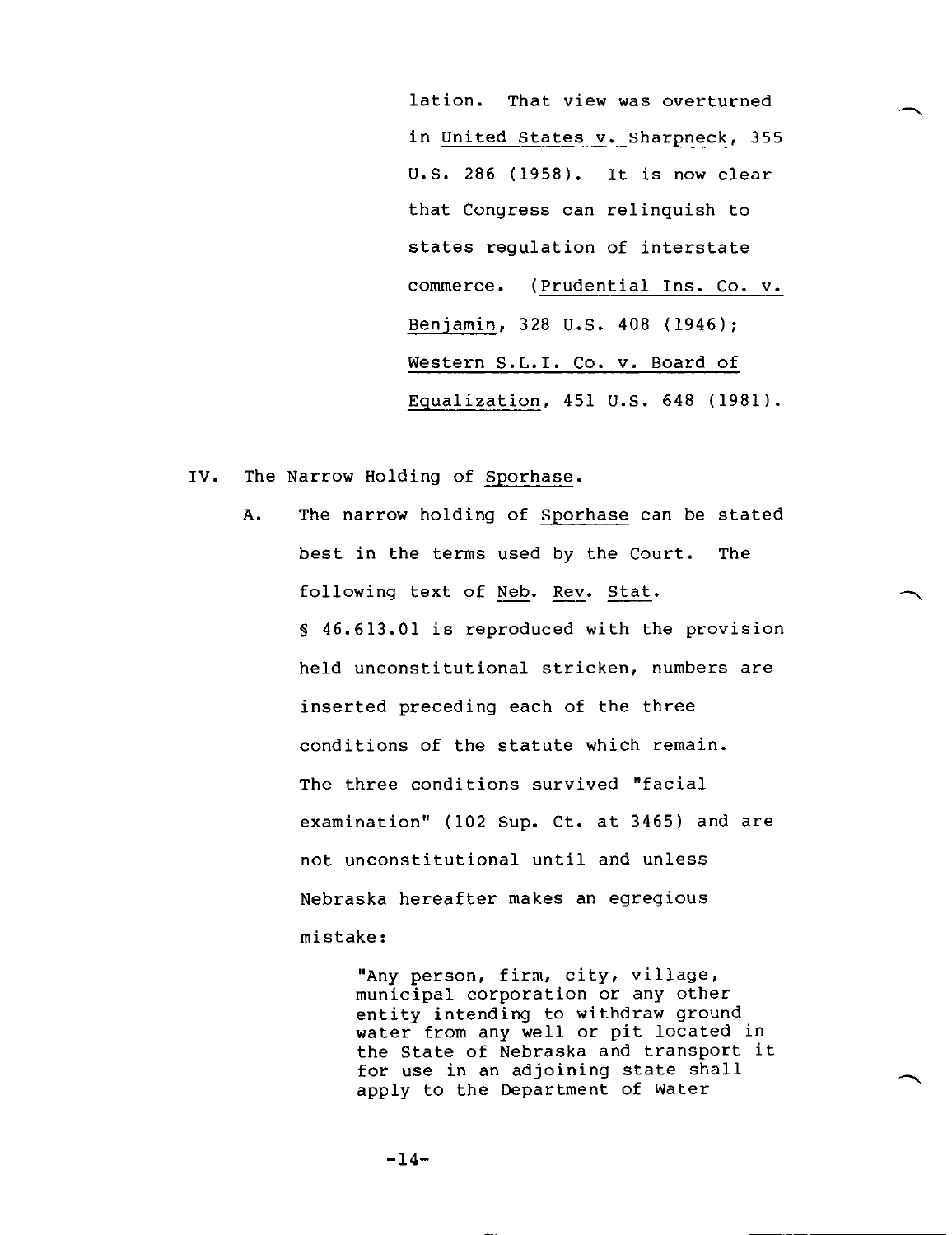Resources for a permit to do so. If the Director of water Resources finds that

 $\mathfrak j$ 

(1) the withdrawal of the ground water requested is reasonable,

(2) is not contrary to the conservation and use of ground water,

(3) and is not otherwise detrimental to the public welfare,

he shall grant the permit if-the-state in-which-the-water-is-te-be-used-grants ee4preea4-c4ghte-4e-w4thdcaw-andtranspert-greund-water-frem-that-state feE-ase-4a-the-6tate-ef-Nebcaska." [Parenthetical numbers and strike out added.]

B. The elimination of the stricken words of that statute does not necessarily impair its vitality to serve the purpose Nebraska originally pursued. Indeed, their elimination may improve its vitality by persuading the Director and reviewing courts to state the reasons for denial of a permit rather than to repeat the statutory words of a legislative ipse dixit. A final footnote to Justice Rehnquist's dissent (joined by Justice O'Connor) understates the case:

> ". . . I . . . see nothing in the Court's opinion that would preclude the Nebraska Department of Water Resources from denying appellants a permit because of remaining conditions in the statute." (102 Sup. Ct. at 3469 n.3.)

There is, I would say, nothing in the

 $-15-$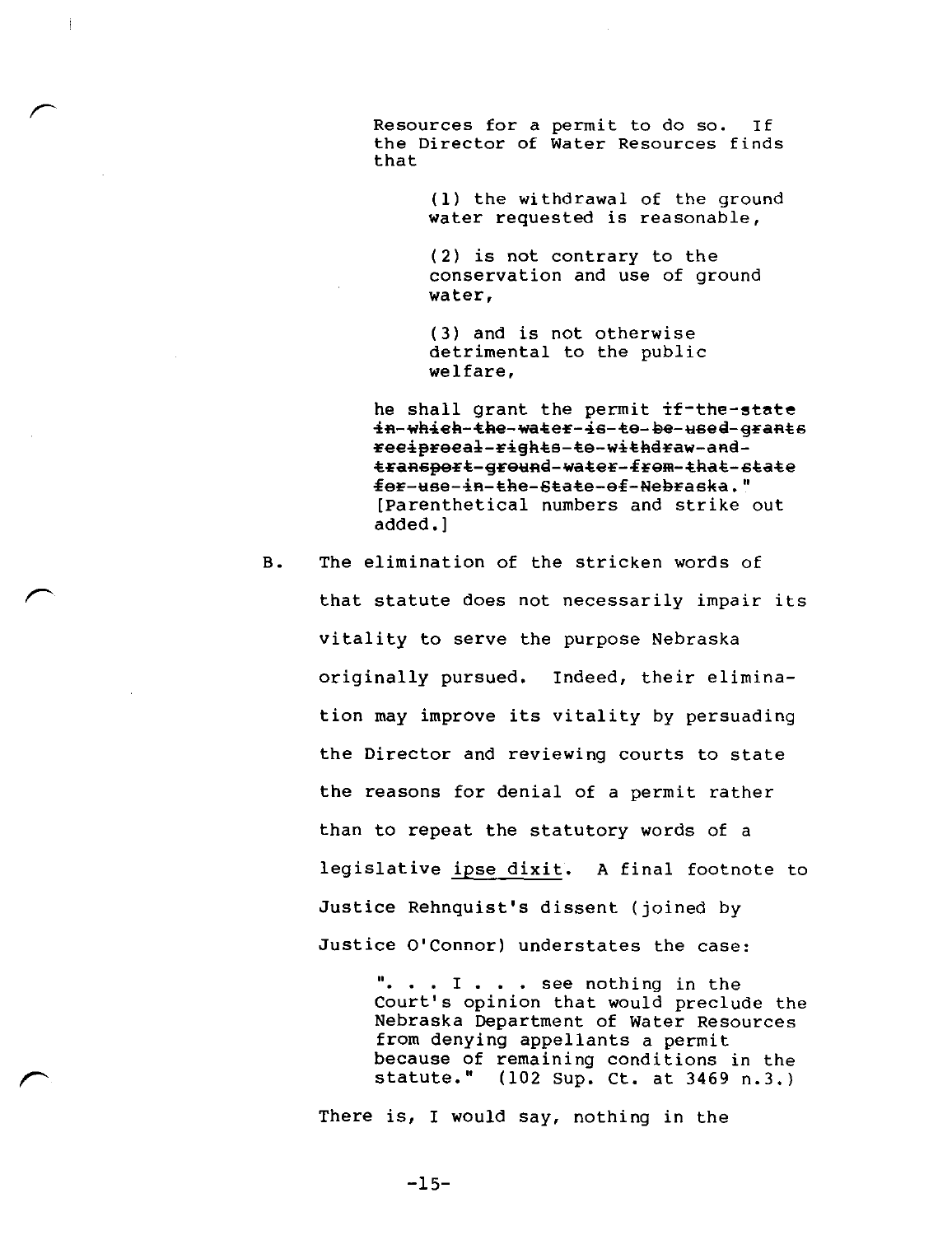Court's opinion to be seen.

C. Further limitations in the Court's opinion make clear that on a record with different facts even the unconstitutional language might be operative:

> "If it could be shown that the State as a whole suffers a water shortage, that the intrastate transportation of water from areas of abundance to areas of shortage is feasible regardless of distance, and that the importation of water from adjoining States would roughly compensate for any exportation to those States, then the conservation and preservation purpose might be credibly advanced for the reciprocity provision." (102 Sup. Ct. at 3465.)

> > [The set of facts which that sentence describes is not easy to visualize. However, it is clear that the clause stricken would not have been stricken if appropriate facts -- of which those just described are only an example - were in the record.]

The Court went on to say:

"A demonstrably arid state conceivably might be able to marshall evidence to establish a close means-end relationship between even a total ban on the exportation of water and a purpose to conserve and preserve water." (Id.)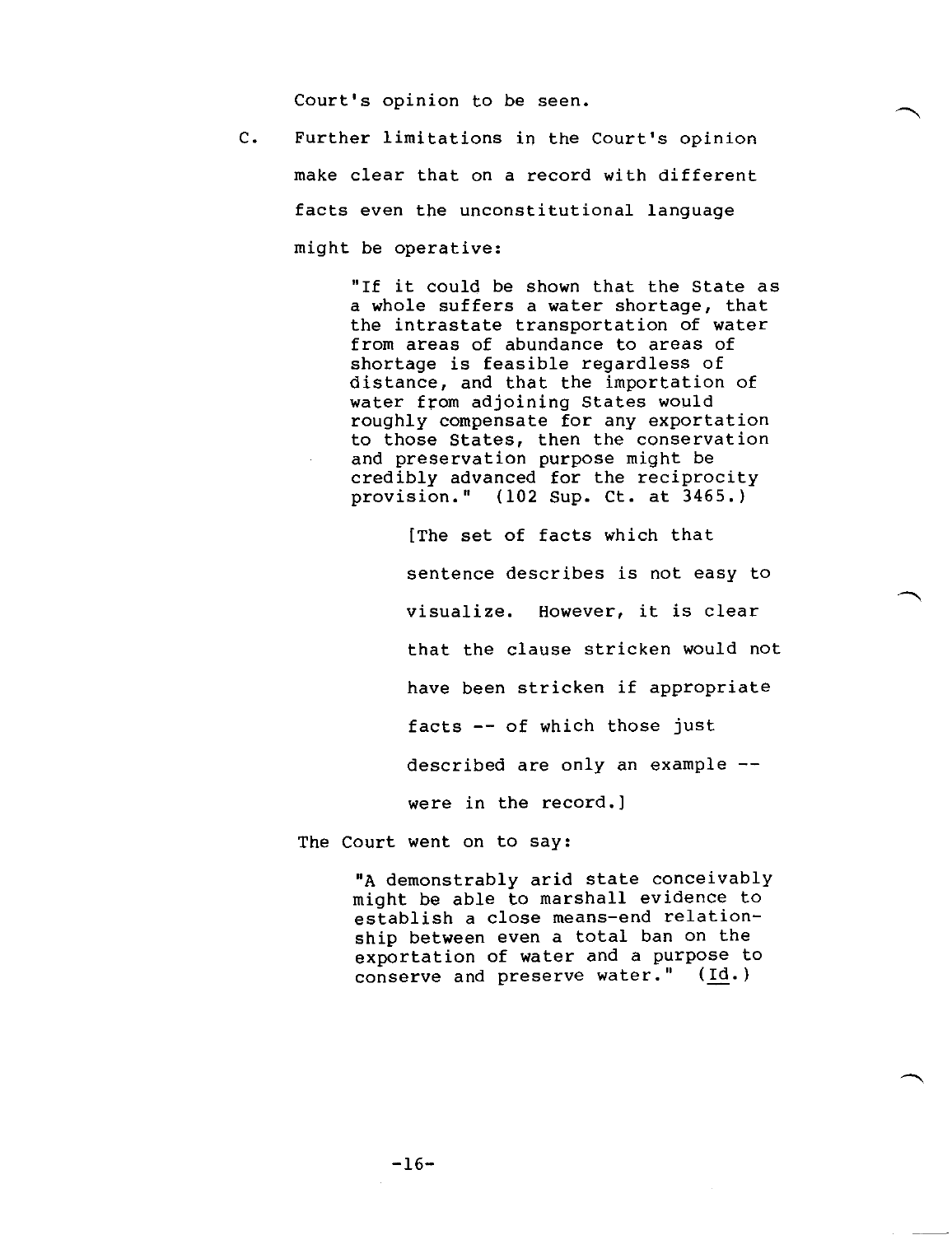V. The Facts Missing From The Sporhase Record.

A. The facts were supplied in an amicus brief signed by the Attorneys General of Colorado and of several western states:

> In 1977 Colorado denied the Sporhase farm owners a permit to drill a well in Colorado. Reason: no water was available to appropriate. The applicants did not appeal.

Of course, the Court could not properly take judicial notice of the fact from a brief, and it did not. However, the fact would be sufficient to establish beyond peradventure that the conditions in the surviving parts of the Nebraska statute could not be met by a permit to export.

B. The facts of life on the Nebraska-Colorado border: fragile detente.

> Thompson v. Colorado Ground Water Commission, 575 P.2d 372 (Colo. Sup. Ct. 1978). The view from Colorado:

> > The Colorado Ground Water Commission denied the application by one Gordon L. Thompson to construct a well and appropriate water from the Northern High Plains Designated Ground Water Basin in Yuma County, Colorado, less

 $-17-$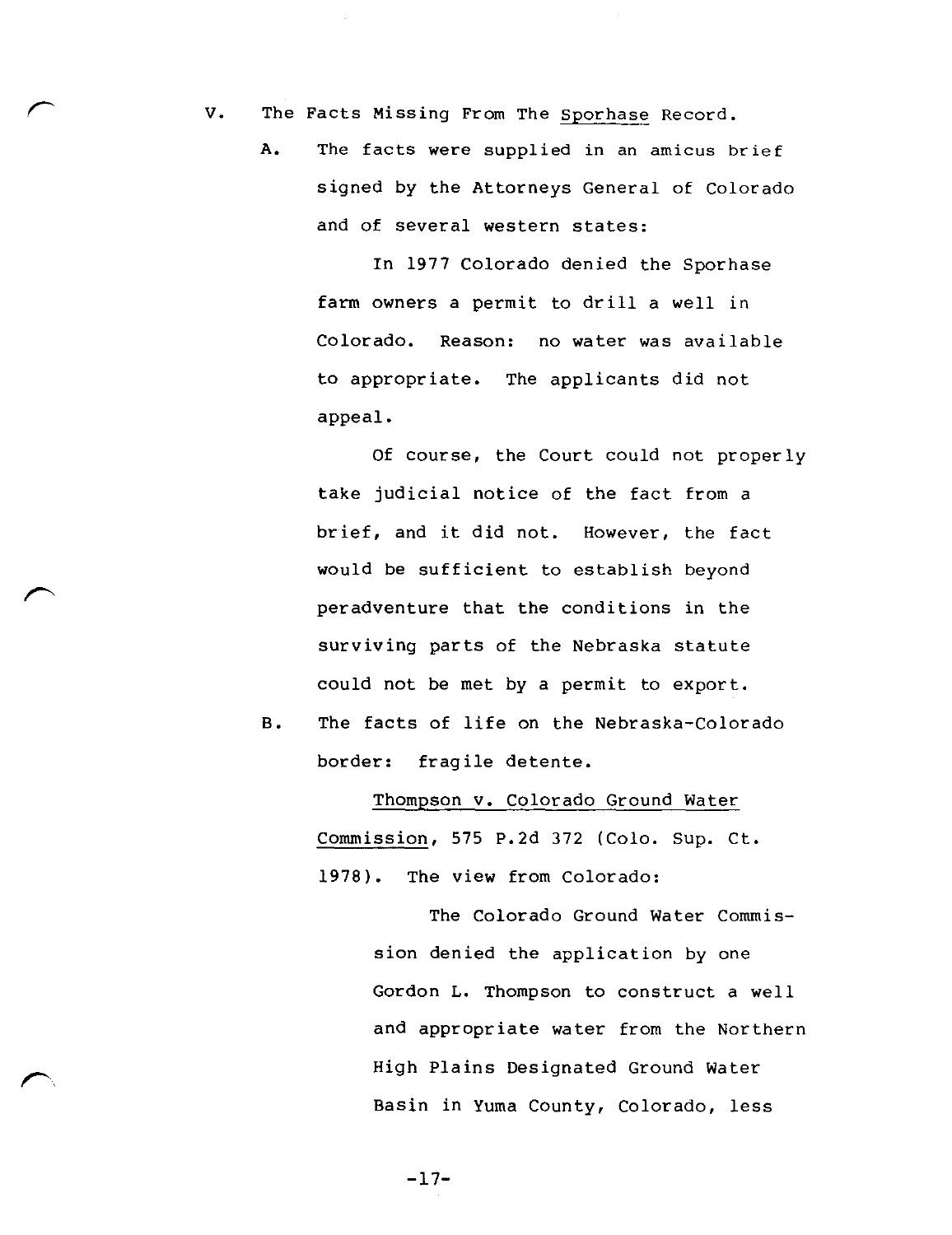than three miles from the Nebraska line. The Commission found that no water was available to appropriate.

If farther from the state line, the Commission would have determined the water available within a circle of a three-mile radius from the proposed well. Since 24 per cent of that circle fell in Nebraska, the Commission reduced the supply by 24 per cent. It also rejected the contention that extensive well-drilling and pumping in Colorado would reverse the slope of the water table into Nebraska, and intercept Nebraska water percolating from Colorado.

The Colorado Court wrote:

"Expert testimony supported the commission's position that overappropriation of the aquifer at the state line, with the intent to stabilize or reverse the aquifer flow to the benefit of Colorado, would seriously injure vested rights far west of the state line and could ignite a destructive aquifer depletion race with Nebraska, an adjoining state. Evidence that a portion of Colorado's ground water naturally flows into adjoining states, when considered in the context of the commission's overall ground water policy, does not establish a breach of statutory duty by the commission in its determination. Id. at 377.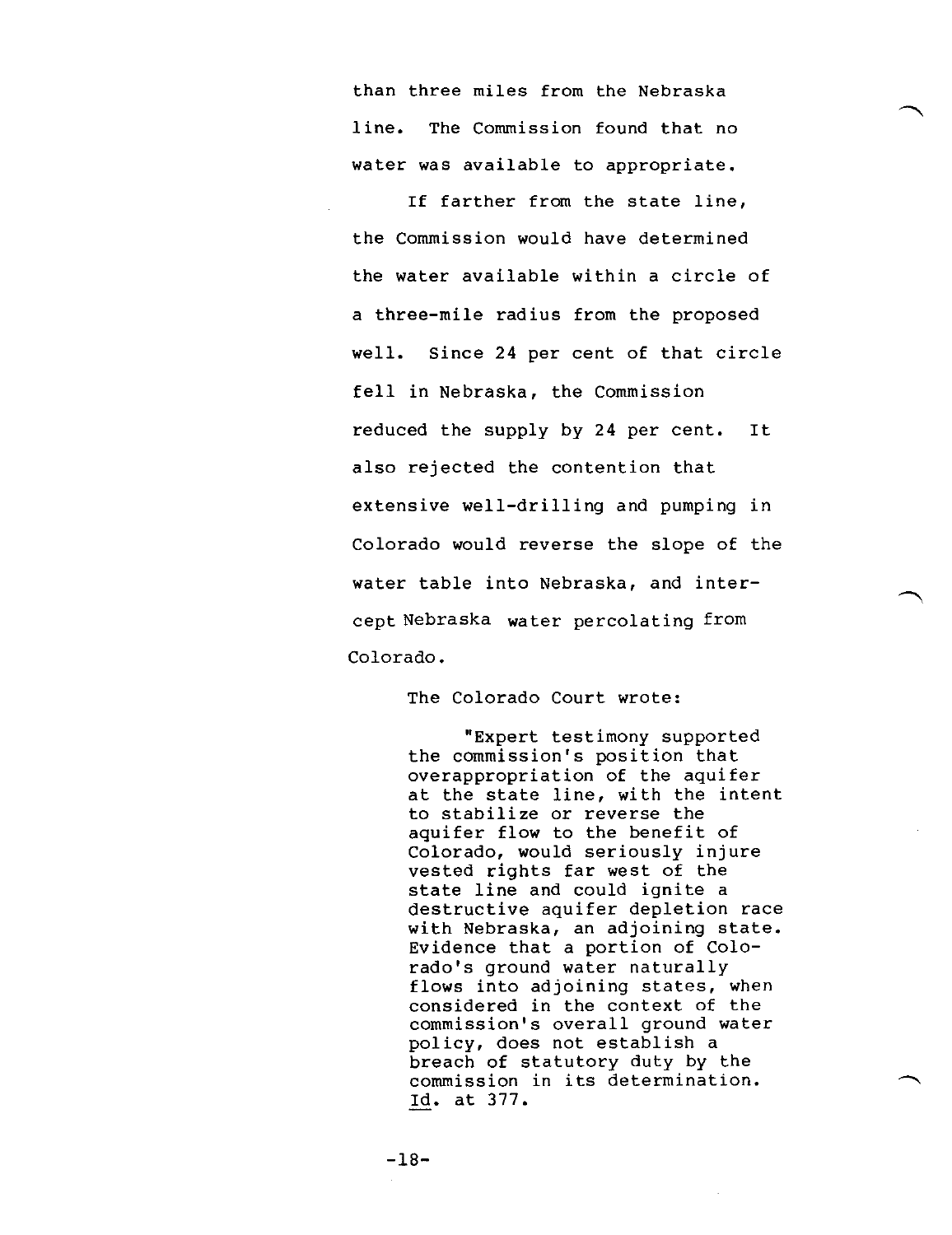C. Would the missing facts -- which are not judicially noticeable -- have made a difference had they been in the record? Clearly yes, if the Court had fully grasped their significance. Although the naked words of Nebraska and Colorado statutes can be read like the patriotic snarls of competing nuclear powers, it is apparent that Nebraska and Colorado had achieved - pre-Sporhase -- a kind of detente or mutual toleration based on a recognition of the costs of uncontrolled pumping on either side of the boundary.

÷.

- 1. Is the Colorado-Nebraska detente typical? Some evidence that it probably is, is that a number of western States appeared as amici curiae to ask for affirmance of the Nebraska Supreme Court's decision. Only the City of El Paso, supporting its commerce clause claim to Texas groundwater, asked for reversal.
- 2. If the Colorado-Nebraska situation is not typical, it should be. The lesson learned from a century and a half of experience since Acton v. Blundell in 1843 is clear. Users of a short supply

-19-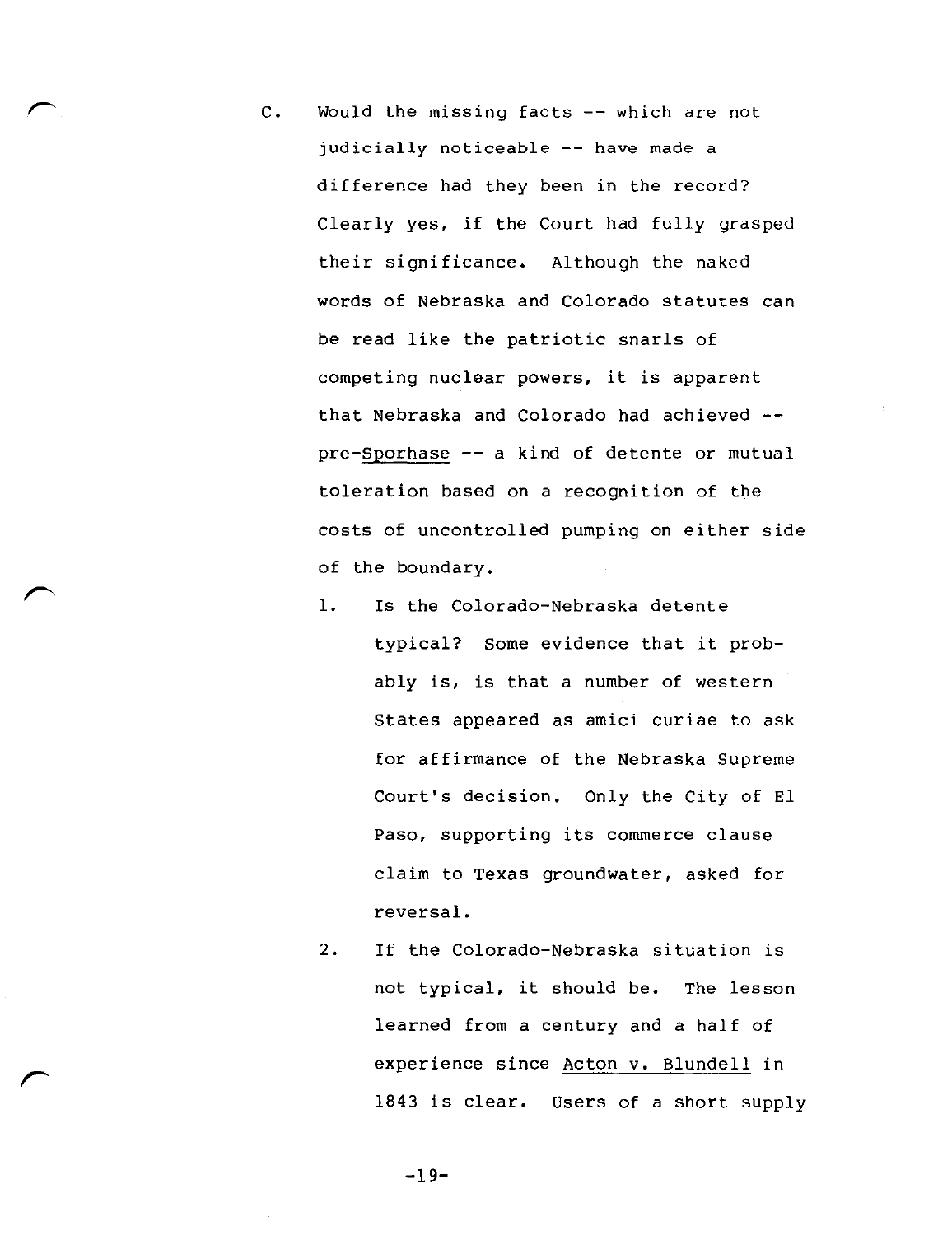of an economic good taken from a common pool must, in mutual self-interest, combine to carry out and enforce against avaricious dissidents some basis for rationing the resource. Failure to do so is destructive of the resource, and to nearly everyone's self-interest accurately perceived. Verification is found in the fact that only in Texas does the rule of "absolute ownership" prevail with respect to percolating groundwater. Even in Texas it is modified to forbid a surface owner from pumping water when it cannot be beneficially used.

3. The foregoing is the most plausible explanation of Altus v. Carr, 255 F. Supp. 828, aff'd without opinion, 385 U.S. 35, the only prior Supreme Court case which serves as even a partial precedent for Sporhase. Indeed, Friendswood Development Co. v. Smith-Southwest Industries, Inc., 576 S.W.2d 21 (Tex. 1978), attributed the result in Altus V. Carr to Texas' attachment to the now aberrational "absolute ownership" doctrine of underlying groundwater.

 $-20-$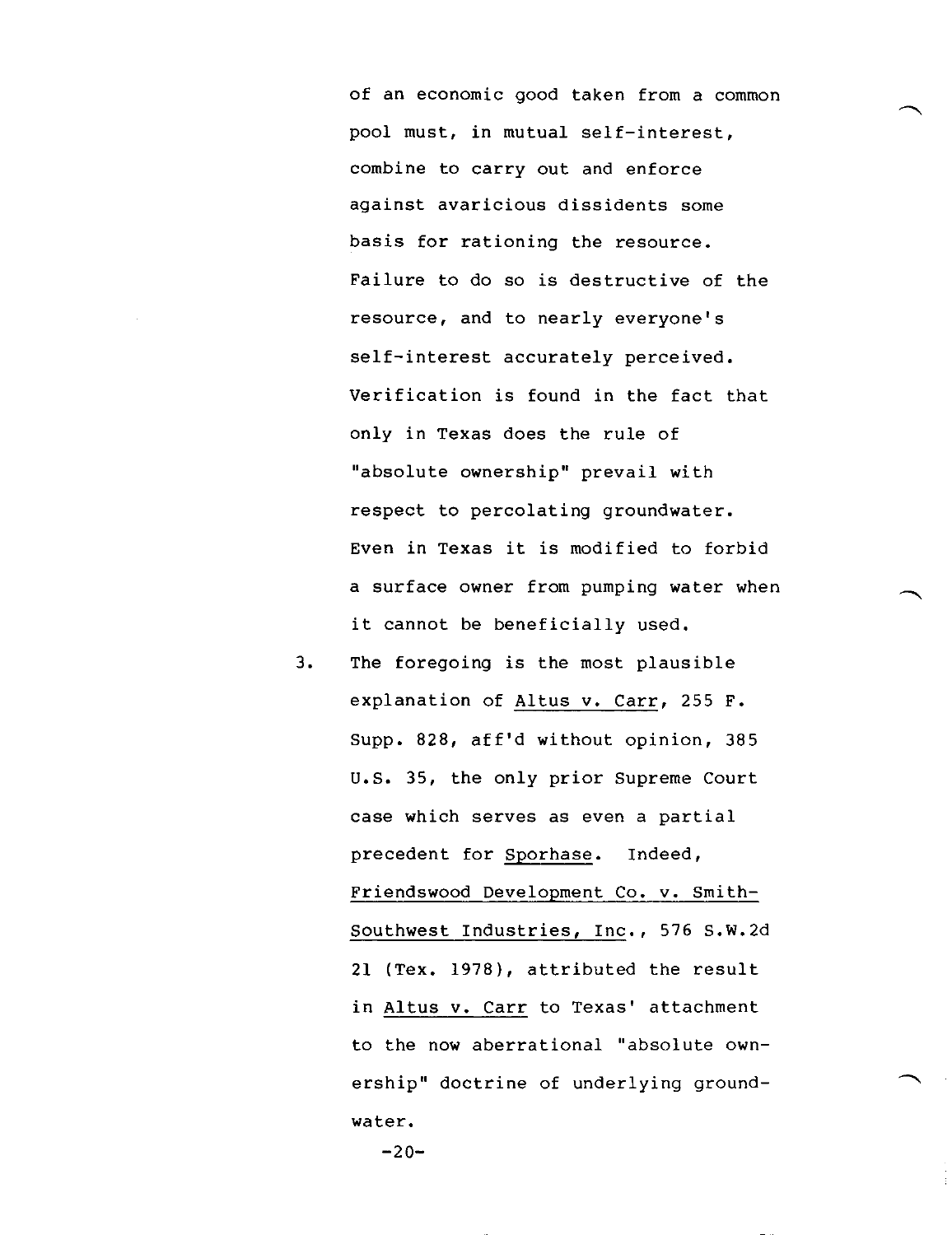- D. An opinion which leaves unclear what the result will be on the narrow facts of Sporhase is not a good basis to predict what the Court may have intended to say about other cases -- or even about a case like Sporhase if all relevant facts had been in the record. However, a broad reading of Sporhase, federalizing the law of groundwater rights, is possible.
- VI. The Broadest Reading of Sporhase: A Recipe for Total Disaster.
	- A. "The [Nebraska] reciprocity requirement does not survive the 'strictest scrutiny' reserved for facially discriminatory legislation." (102 Sup. Ct. at 3465.) An absolute embargo on export of a state's groundwater is subject to even greater scrutiny. Rarely, therefore, if ever, will any state be able to sustain the burden of justifying a statute which treats out-ofstate consumption of its groundwater as different from in-state consumption.
	- B. The foregoing is a statement of what may be called Sporhase doctrine at broadest. If applied generally, it is a prescription for disaster.

-21-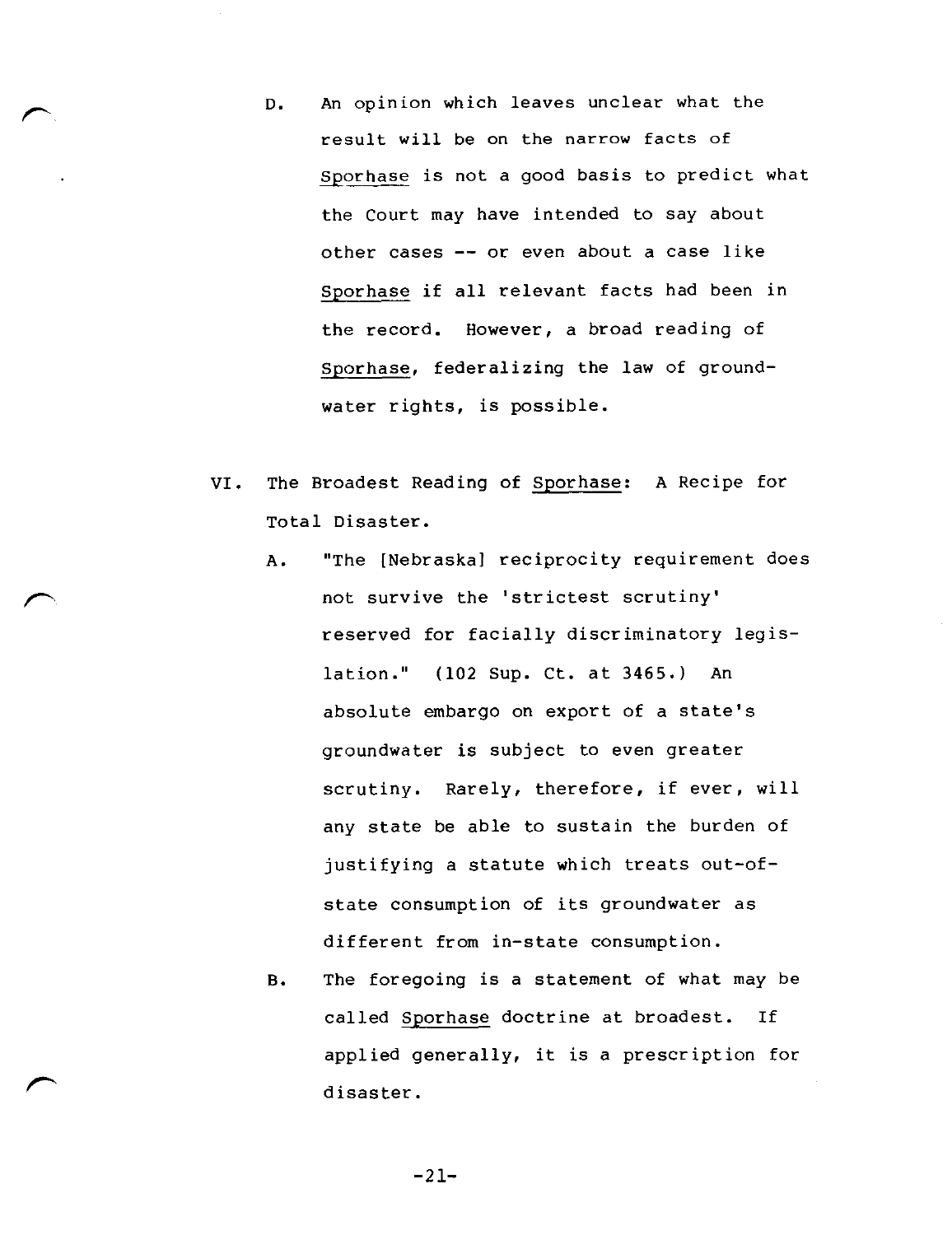- 1. Effective conservation and preservation of groundwater require not only substantive rules which are the basis for allocation of the scarce resource, but public administration and management of the resource to prevent waste and destruction.
- 2. For most purposes, a state's power to administer either people or natural resources stop at the state's boundaries. (But cf. Skiriotes v. Florida, 313 U.S. 69 (1941); Nevada v. Hall, 440 U.S. 410 (1979).) This makes it impossible for two states sharing a single resource to conserve or to preserve it except by agreement.

a. Suppose that States A and B overly a small aquifer with approximately 100 wells in each state. State A's \_ laws are more permissive toward pumpers than those of State B in the matter of one or more of the following:

> (i) efficiency required to qualify as a "beneficial use";

(ii) limitations on pumping designed to prevent exhaustion of

 $-22-$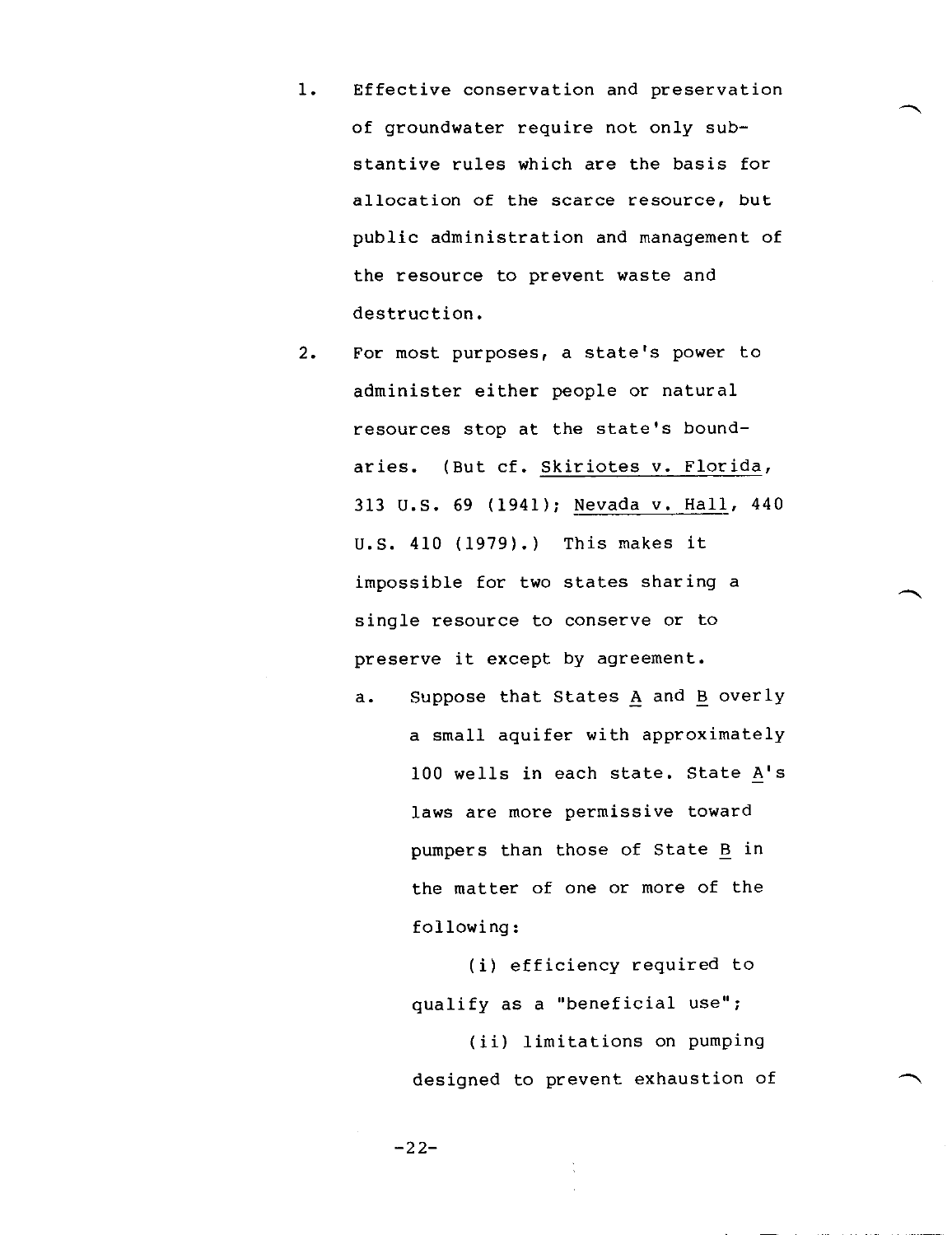water supply:

 $\overline{a}$ 

(iii) permissible degradation of groundwater quality from reduction of water table, or disposition of return flow from groundwater or surface water;

(iv) groundwater recharge programs; or

(v) restrictions of use to preserve favored use categories - e.g., domestic use in preference to mining use. The enumeration can be extended The enumeration can<br>almost <u>ad infinitum</u>.

> b. None of the current formal mechanisms is adequate to achieve the best administration of the interstate resource:

> > (1) Judicial apportionment in the original jurisdiction of the Supreme Court is inconceivable in the light of the vast number of aquifers in the nation each of which requires individualized attention.

(2) An interstate compact is (2) An interstate compact is<br>too cumbersome in the light of the

 $-23-$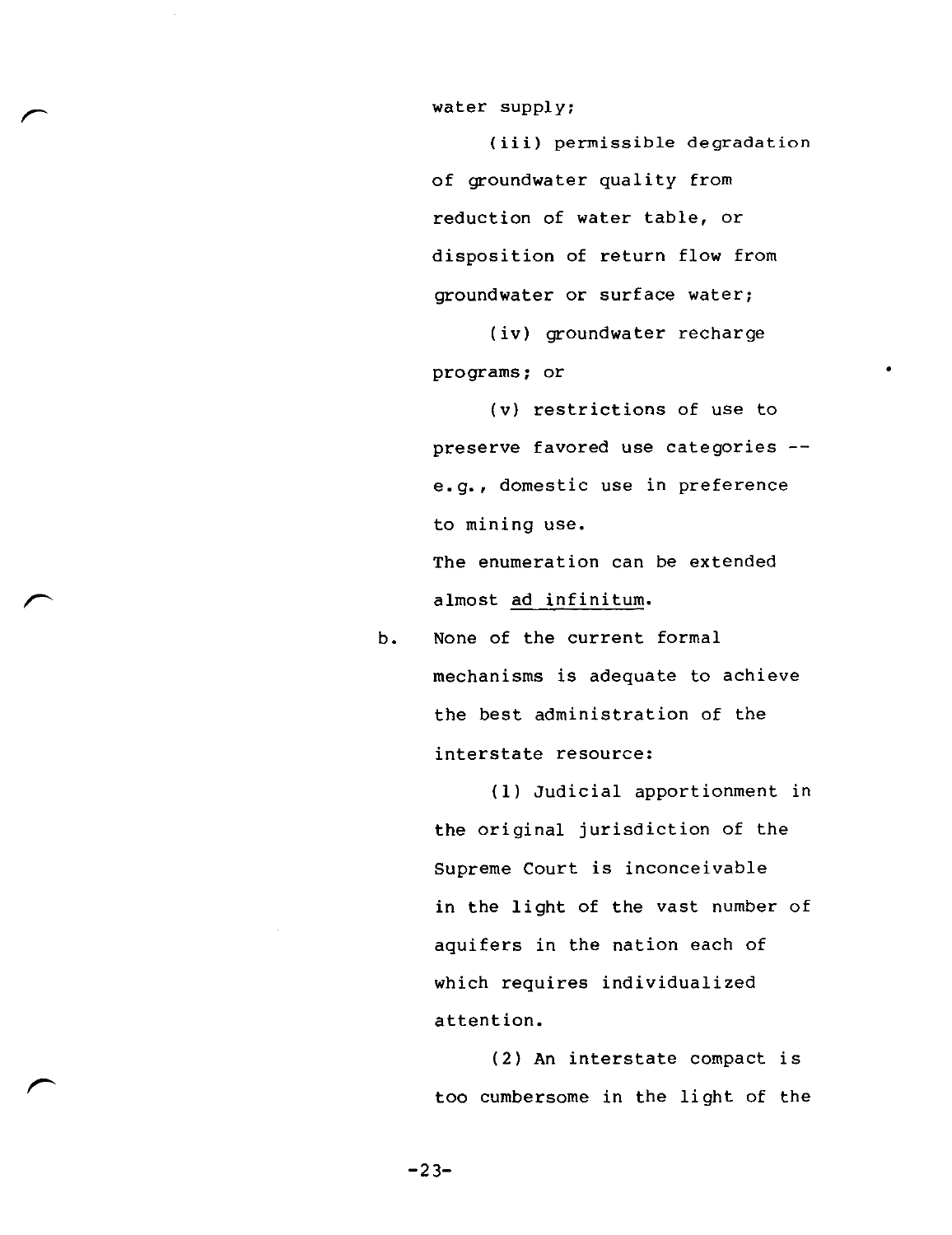usual formalities required: (1) an act of Congress consenting to negotiation; (2) an act of each state's legislature consenting to negotiation; (3) negotiation of compact by appointees of states and of United States on compact commission; (4) act of legislature of each state concerned agreeing to negotiated compact; (5) consent of Congress. Finally, when negotiated, nearly every compact in history has proved too inflexible to change, and harder to amend than the United States Constitution.

(3) For the same reasons, a "congressional apportionment" by Congress or authorized by Congress is practically impossible.

c. Happily the spirit of cooperation which produced the Mayflower Compact, the Articles of Confederation, and the United States Constitution is not dead. It produced the wholly informal apportionment by detente along the

 $-24-$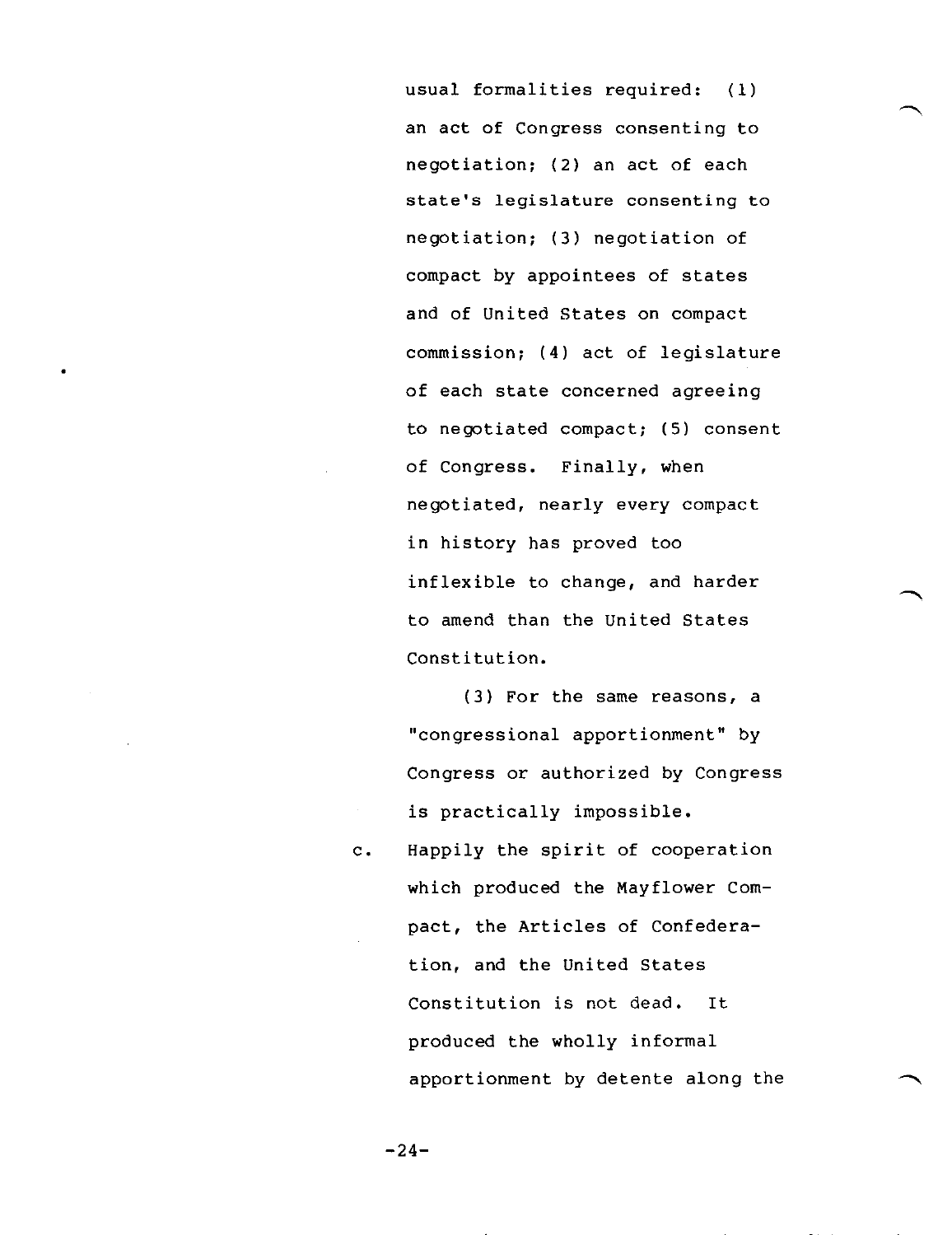Nebraska-Colorado border, and will probably do so wherever self interest of water users in a common resource is accurately and generally perceived. Water law in the United States, be it remembered was produced in the West out of laws, customs, and usage. Water law still depends on that creative force.

C. Sporhase, however, could easily destabilize the very mechanisms necessary to promote interstate cooperation and understanding.

 $\sqrt{2}$ 

**r**

r

- 1. If agreement, formal or informal, or overriding congressional legislation is impossible, each state which is a party to a dispute with one or more hostile states has only one defense: unlimited pumping to insure that each recovers its share of the resource before it is too late.
- 2. Pre-Sporhase, that could lead to reciprocal legislation, informal agreements, or judicial settlements of arrangements worked out between State Engineers. See Albion-Idaho Land Co. v. Naf Irriq. Co., 97 F.2d 439 (10th

 $-25-$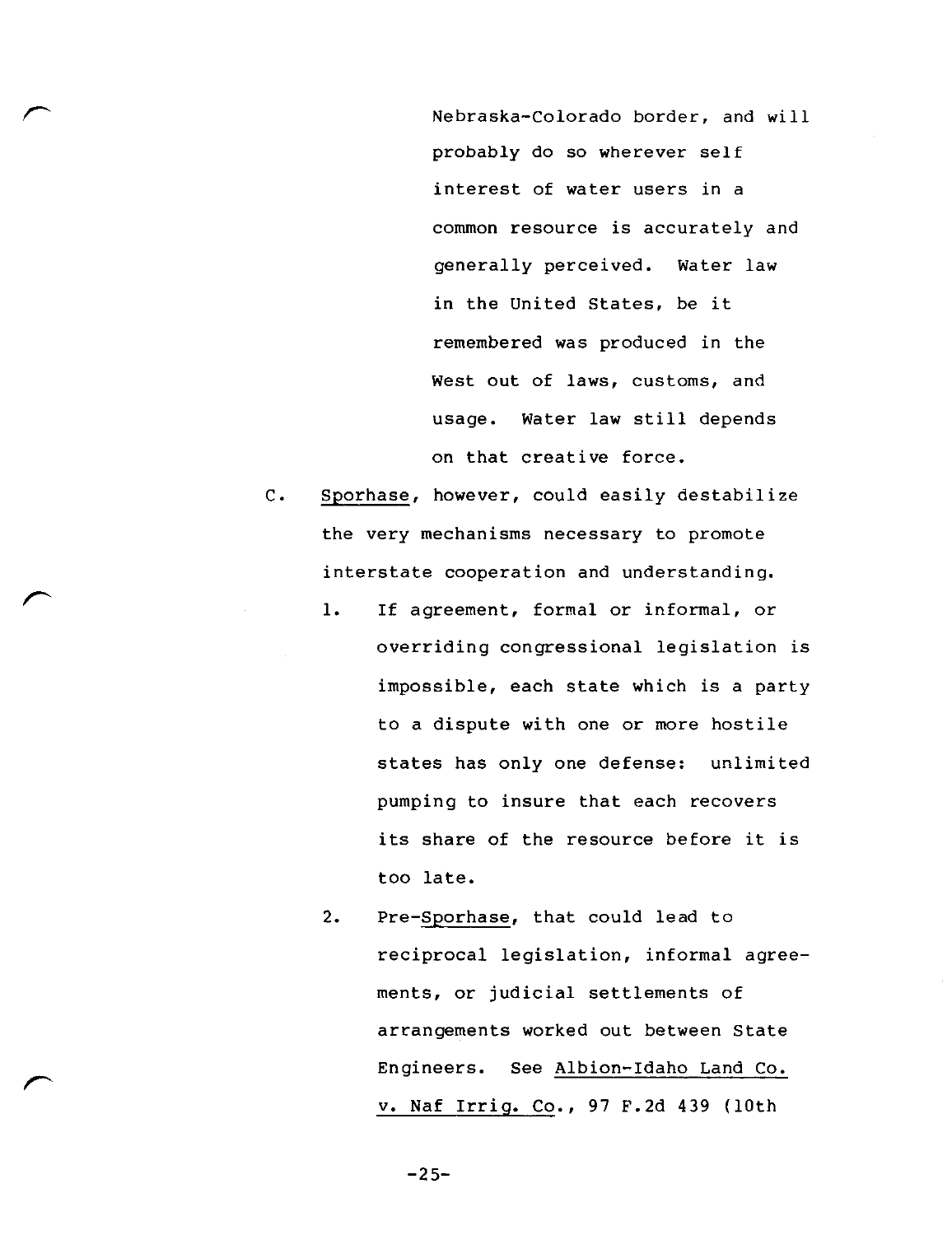Cir. 1938) for an interstate agreement which in form is a judicial decree apportioning waters of Clear Creek between Idaho and Utah.

3. Post-Sporhase, a broad reading of the decision destroys incentives to negotiate interstate agreements, or to achieve the results of an agreement by reciprocal legislation. The relationship of adjudication to compacts was recognized in the first interstate suit over water rights in history, where the Court quoted this famous passage from Rhode Island v. Massachusetts, 37 U.S. (12 Pet.) 657, 726 (1838):

> "Bound hand and foot by the prohibitions of the Constitution, a complaining state can neither treat, agree, nor fight with its adversary, without the consent of Congress. A resort to the judicial power is the only means left for legally adjusting or persuading a state which has possession of disputed territory to enter into an agreement or compact relating to a controverted boundary. Few, if any, will be made when it is left to the pleasure of the state in possession; but when it is known that tribunal can decide on the right, it is most probable that controversies will be settled by compact." (Kansas v. Colorado, 185 U.S. 125, 144 (1902).)

-26-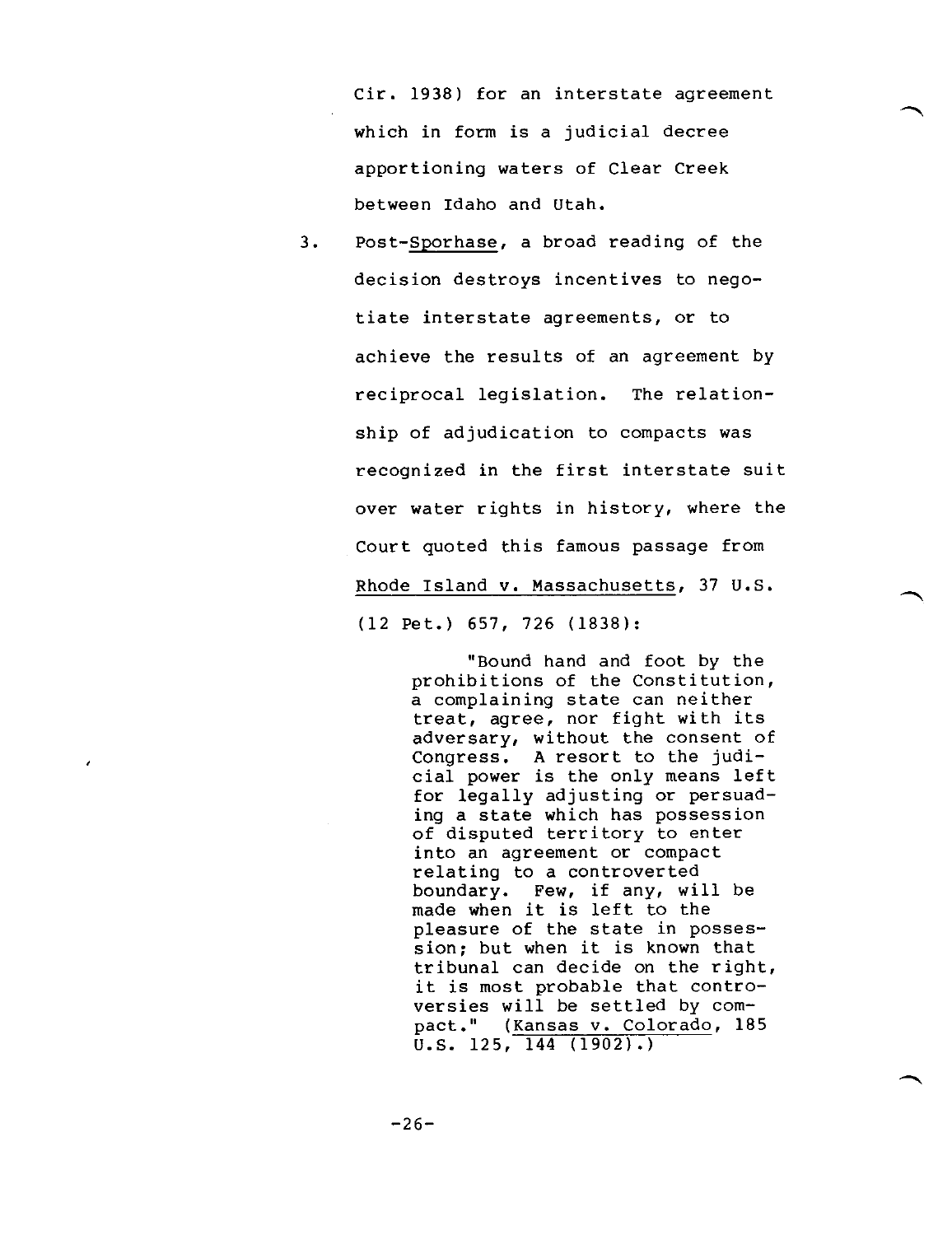4. If a state, or its water users, can ignore the laws of a neighboring state and appropriate water under the commerce clause there will be no incentive either to adopt conservative measures, or to reach interstate agreements. The race to the pumphouse will be the only defense remaining. Illustration is found in El Paso's suit against S.E. Reynolds, State Engineer of New Mexico, where El Paso successfully attacked  $-$ Axtension porton invoking Sporhase -- the constitution- of application doctriul of ality of New Mexico's statute barring export of groundwater. The New Mexico  $\alpha$ pportionment statute, by making an exception for water in tank trucks, was peculiarly vulnerable since it made no attempt to differentiate water reduced to possession and a water right. However, New Mexico's right to conserve and preserve water is probably not affected by the statute. Although the water El Paso seeks to appropriate from New Mexico would be pumped from two interstate aquifers underlying New Mexico, Texas, and Mexico, the water El Paso seeks is in quantities reachable only in New

 $-27-$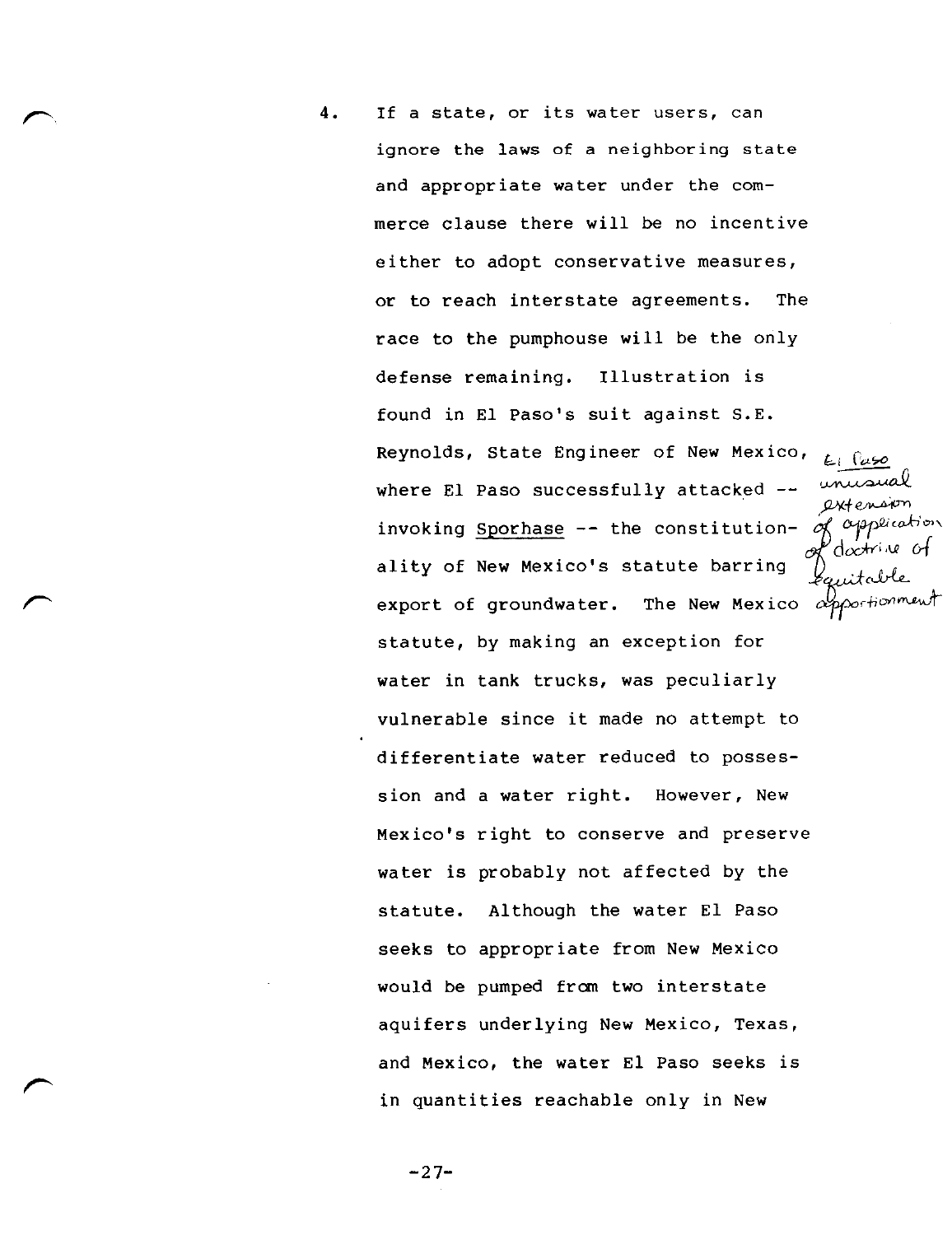Mexico, and inaccessible to any point in Texas. If successful, El Paso would demand a permit from New Mexico, accepting formal conditions as if El Paso were in New Mexico. But El Paso is not in New Mexico, thereby creating a list of presently insoluble questions of which the following are illustrations.

- a. Can El Paso, a creature of Texas law which knows no right of appropriation of percolating groundwater, "appropriate" water under New Mexico and receive thereby a protection which Texas law would refuse?
- b. After an El Paso "appropriation" of groundwater can New Mexico still change its groundwater law as it has done with almost every legislative session since adopted in 1927, or would El Paso's "appropriative" right be frozen against change, however necessitous?
- c. Can the State Engineer of New Mexico enforce conservation

 $-28-$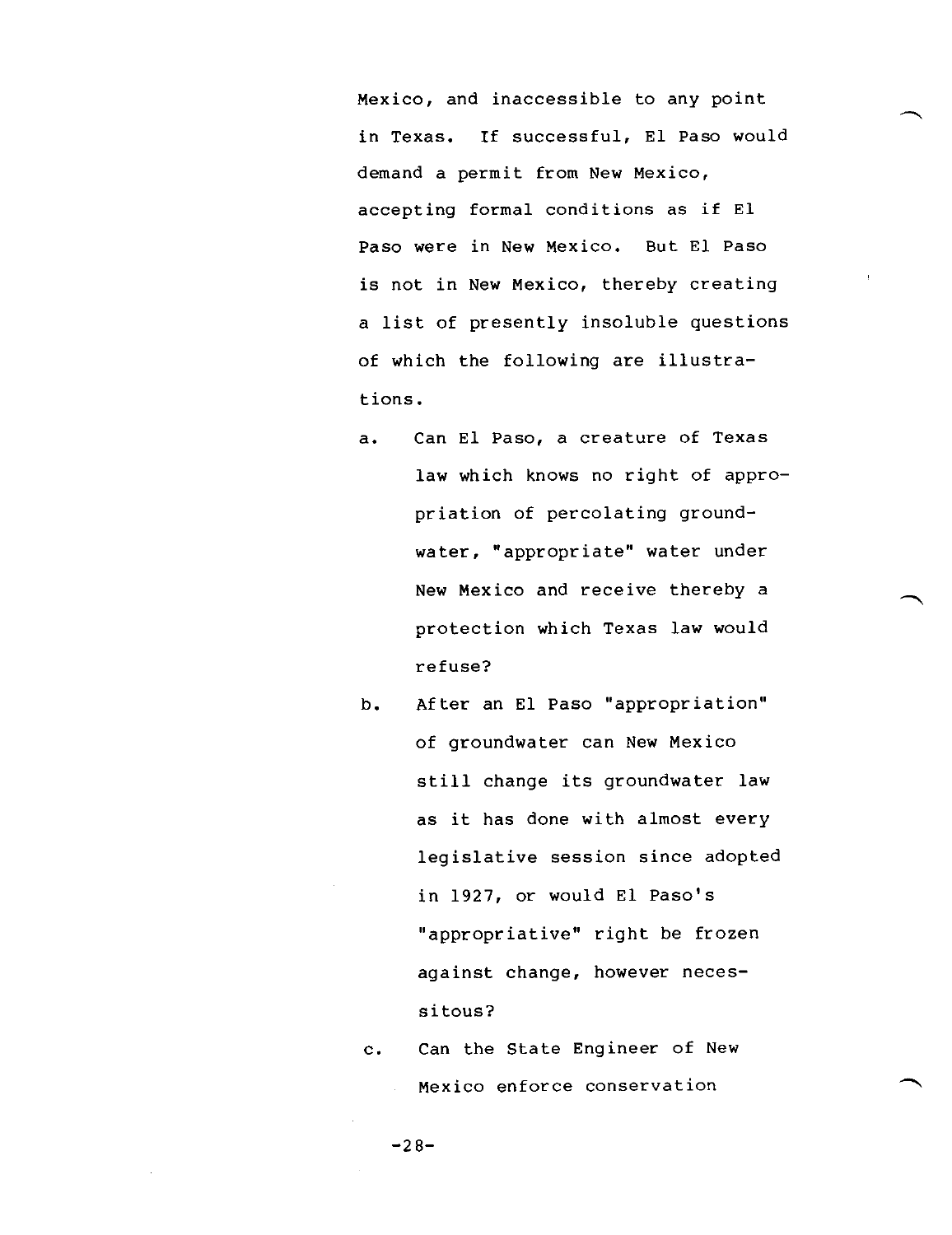measures to insure beneficial use of water in an out-of-state location of use?

- d. Can El Paso's hoped-for "appropriative right" be reallocated through eminent domain as can water rights for use in Texas and New Mexico?
- e. Can the Legislature of either state take steps to regulate prices for water service paid by municipal users which include El Paso's hoped-for "right" in New Mexico?
- f. Will New Mexico be entitled to reimbursement of its taxpayers for costs of safeguarding and administering the sources of water in New Mexico used in Texas? If so, from whom?
- g. How can Texas and New Mexico effectively reach agreement, if the subject matter of the agreement has been allocated by a federal district court decision.
- h. Are there limitations as a result of an "El Paso" appropriation on

-29-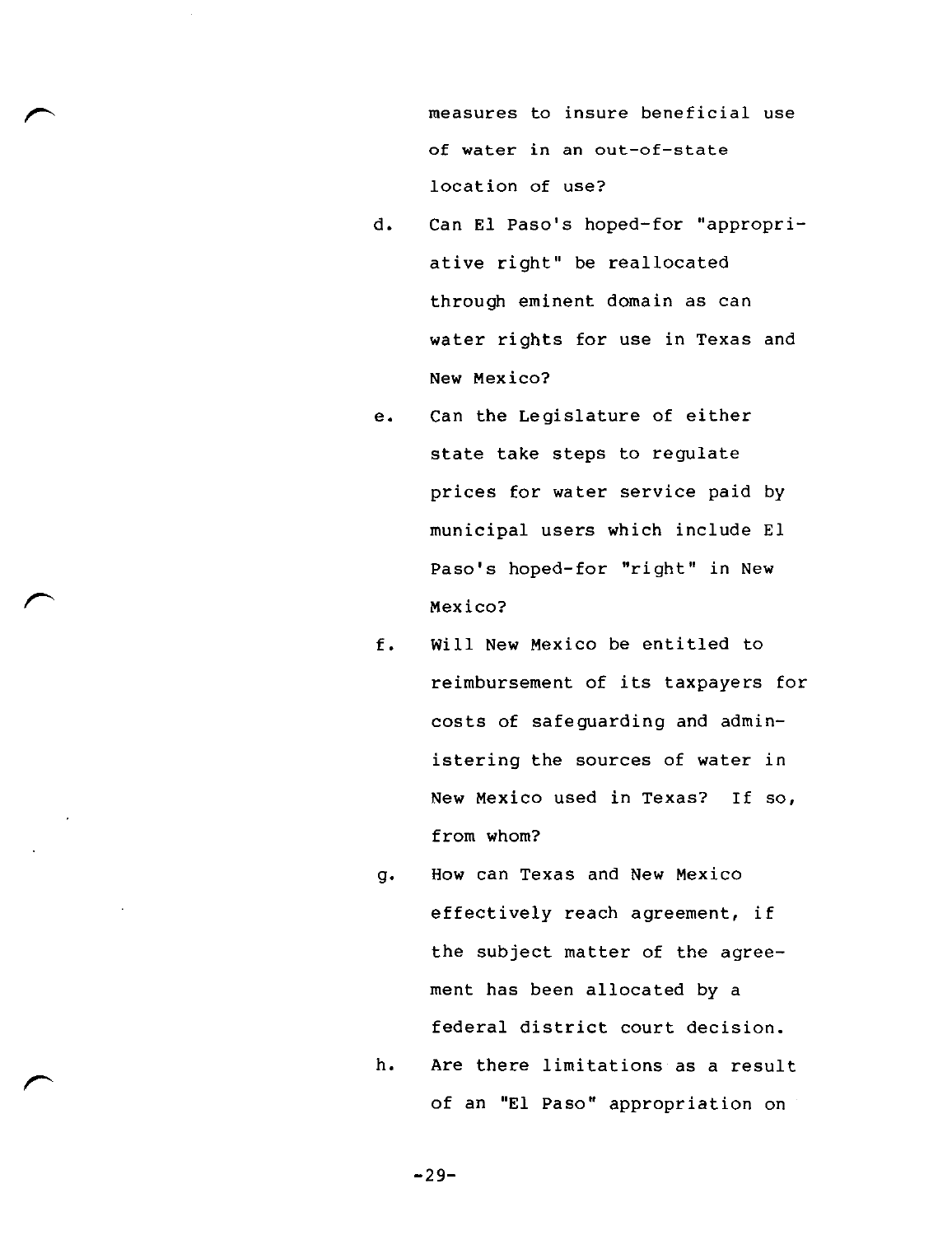the power of the people of Texas to alter, amend, or revoke El Paso's organic law, its boundaries, or its existence as a municipal corporation?

VII. Prognosis.

- A. Happily, it lies within Congress' power to restore the status quo ante Sporhase. But while it remains uncertain whether Sporhase changed anything along the Nebraska-Colorado border, an effort to persuade Congress is premature.
	- 1. The status quo ante Sporhase, with respect to methods to allocate, administer, and manage interstate groundwater was far from clear or ideal.
	- 2. The 98th Congress, like the 97th Congress, has been dithering about legislation to facilitate interstate coal slurry pipelines. (See H.R. 1010 and S. 267, 98th Cong., 1st Sess.) While both Senate and House Committees have evidenced willingness to say almost anything to reassure those worried by Sporhase that "State water law" shall be respected, enforced, and

 $-30-$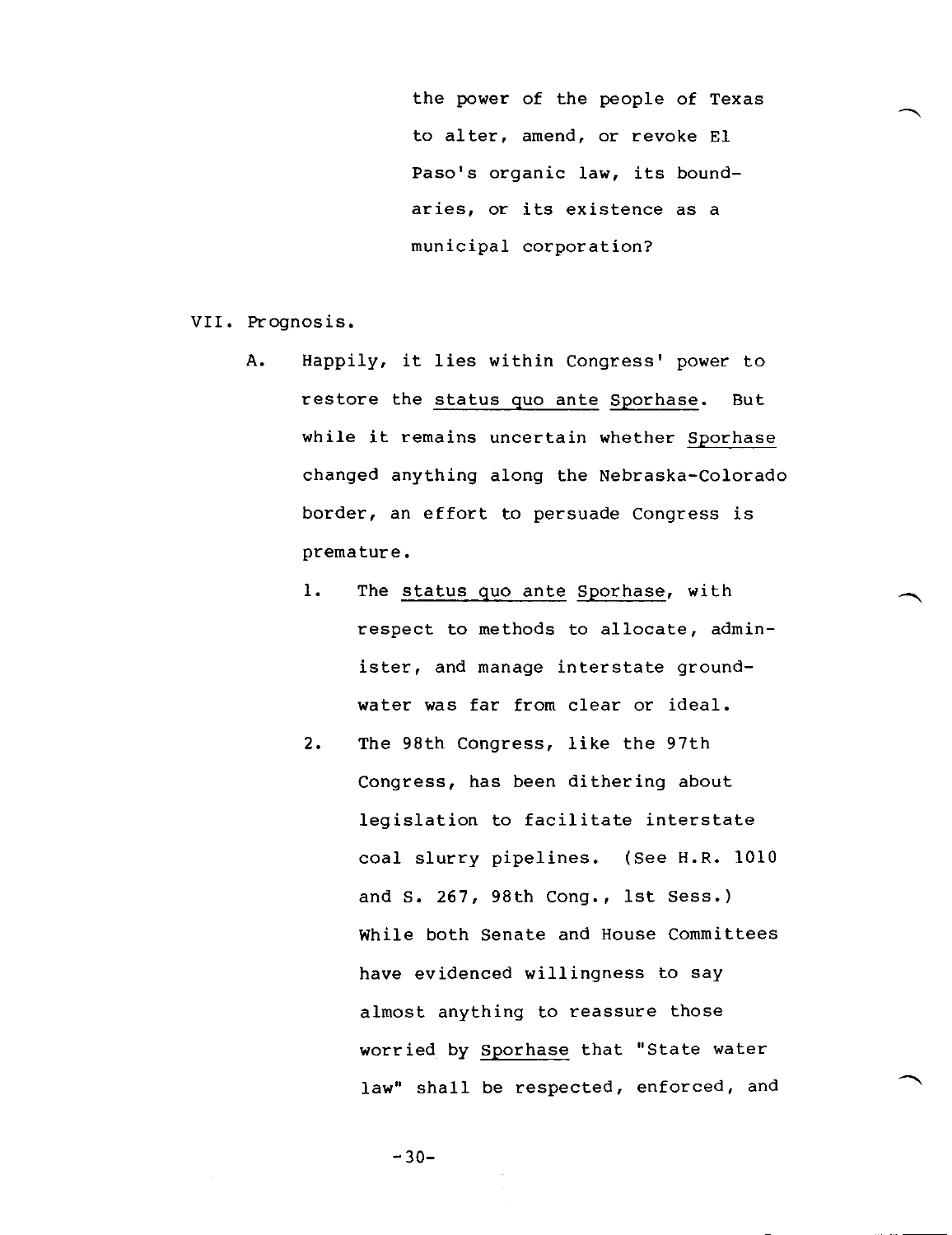enthroned, it has been difficult to persuade the sponsors that "state water law" and interstate coal slurry pipelines are truly incompatible.

- 3. Incompatibility is illustrated by South Dakota's "sale" of Missouri River System water, described by South Dakota's Governor Janklow enthusiastically in June 1982. Under existing law, any unappropriated water diverted from the Missouri River is a resource which belongs to all upstream and all downstream states who share it. Downstream states have litigiously objected. Coal slurry legislation sponsors have proposed or accepted amendments that say something like "State water law and interstate apportionments by compact or any other means, too."
- 4. The fact is that "State water law" means the law of each of 50 states. There is no assured way under federal interstate common law of equitable apportionment to make a present allocation by South Dakota to a coal

-31-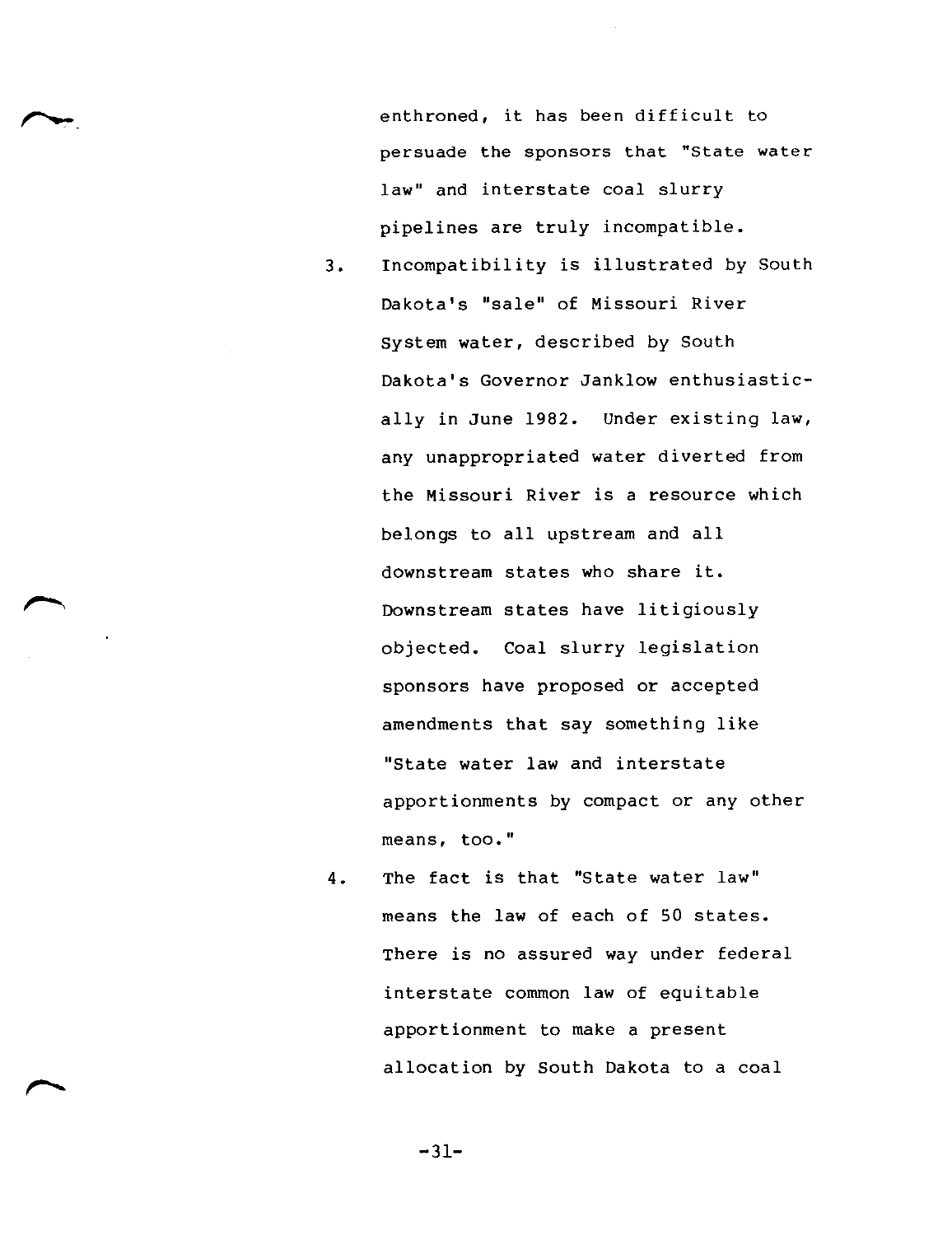slurry pipe line subject to a future compact or a future judicial apportionment. Conversely, there is no way for South Dakota to make a present allocation of water paramount to a future compact or a future apportionment. It is probably fortunate that this is true. All larger project planning has suffered from overoptimism in refusing to recognize the limited nature of the water resource. Overoptimism has been the enemy of prudent conservation.

B. The coal slurry solution, I would urge, if as proposed slurry pipelines are to be authorized in the national interest by the Secretary of the Interior, is to require the Secretary to determine that unappropriated water is available for the pipelines for which the Secretary's approval means the exercise of federal condemnation for acquisition of rights-of-way. That is a minimal federal responsibility. No state can perform it in a federal system. Hinderlider v. La Plata & Cherry Creek Ditch Co., 304 U.S. 92 (1938). Indeed, the State Engineer of

 $\overline{\phantom{a}}$ 

 $-32-$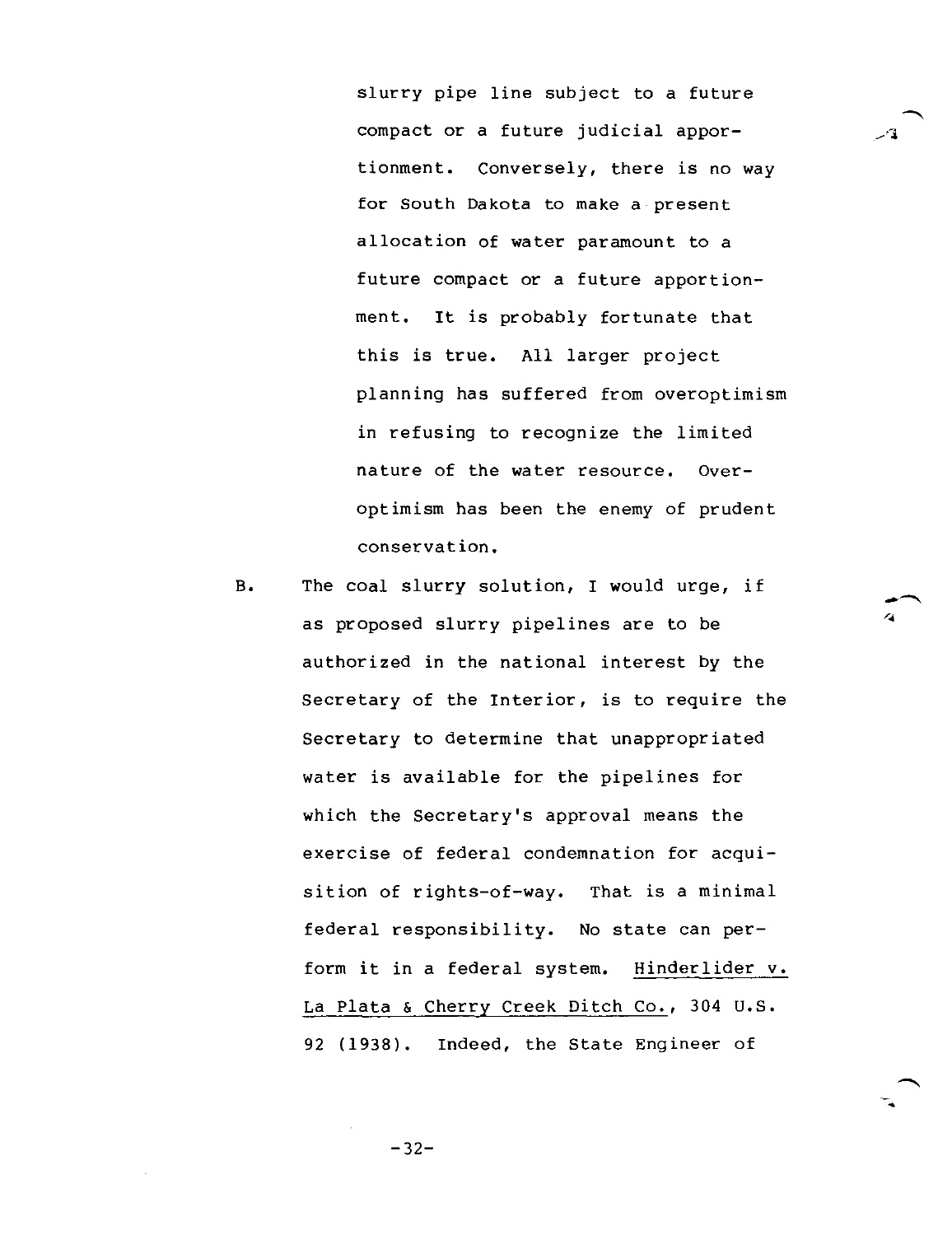one state lacks authority to install a stream gauge outside the state which commissioned him.

C. Until the Sporehase litigation is concluded -- and we know its outcome in terms of whether Nebraska can conserve groundwater for use in Nebraska -- the course of wisdom among the states is to remember that the Nebraska statute, its reciprocity embargo excised, is now expressly a survivor of Supreme Court scrutiny. Success should attend its invocation if the state shows that the conditions imposed are and closely related to the conservation and preservation of groundwater.

> Precisely, what kind of evidence will serve? Is it necessary, or is it possible, to do more than to show that a groundwater basin with a number of users is in jeopardy if those pumping from the east side are subject to regulations materially more permissive than those on the west side? In the fullness of time, the Court will surely arrive at the correct answer to that question. The danger is that the groundwater resources may be irreparably damaged before the Court identifies the problem.

> > -33-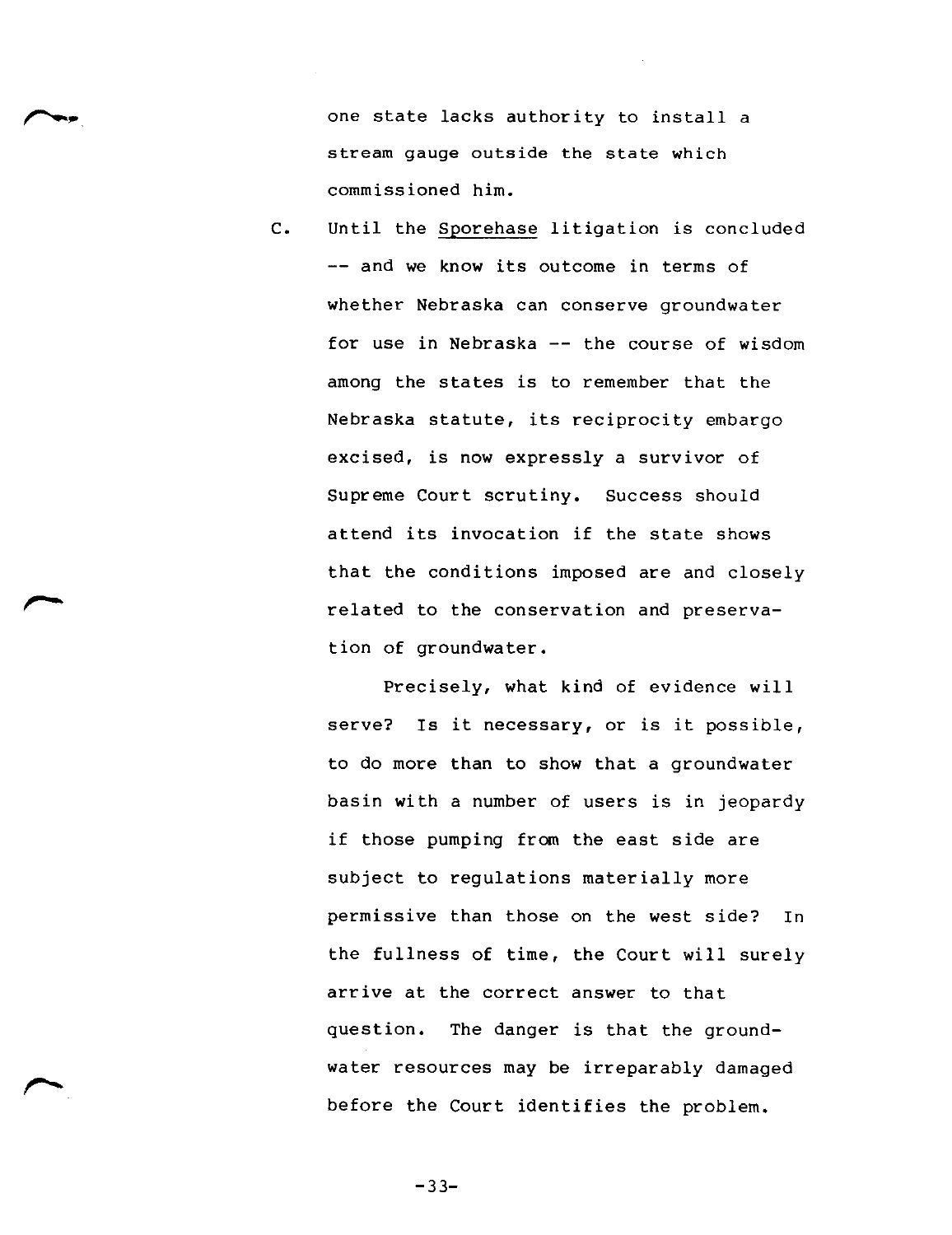See Tarlock, So Its [sic] Not Ours -- Why Can't We Keep It? A First Look at Sporehase v. Nebraska, 18 Land & Water L. Rev. 137 (1938), a somewhat more alarmed view of Sporehase than one taken here.

D. One other thing should be done. Coupled to the Nebraska Sporehase statute, now repaired by surgery, should be a standing offer in terms like these:

> "The State Engineer [the term State Engineer is better than Director of Water Resources, because the job should require a licensed civil engineer knowledgeable in hydrology] of this State shall stand ready to enter into negotiations with his counterpart in any other state or states with access to groundwater shared by this state and such other state or states to reach agreement to create an interstate groundwater management district with power

(a) to limit total groundwater extractions to safe annual yield, as the agreement may in each instance define that concept,

(b) to determine equitable share of water rights which the interstate supply will probably make available to each state,

(c) to provide regulations enforceable in both states to preserve the aquifer and its water content in the best usable condition quality of water:

(d) to provide for financing of interstate conservation district by (a) an ad valorem real estate tax on land benefited in each state, (b) extraction tax on pumped water, or

(c) water rate charges applicable to water served by the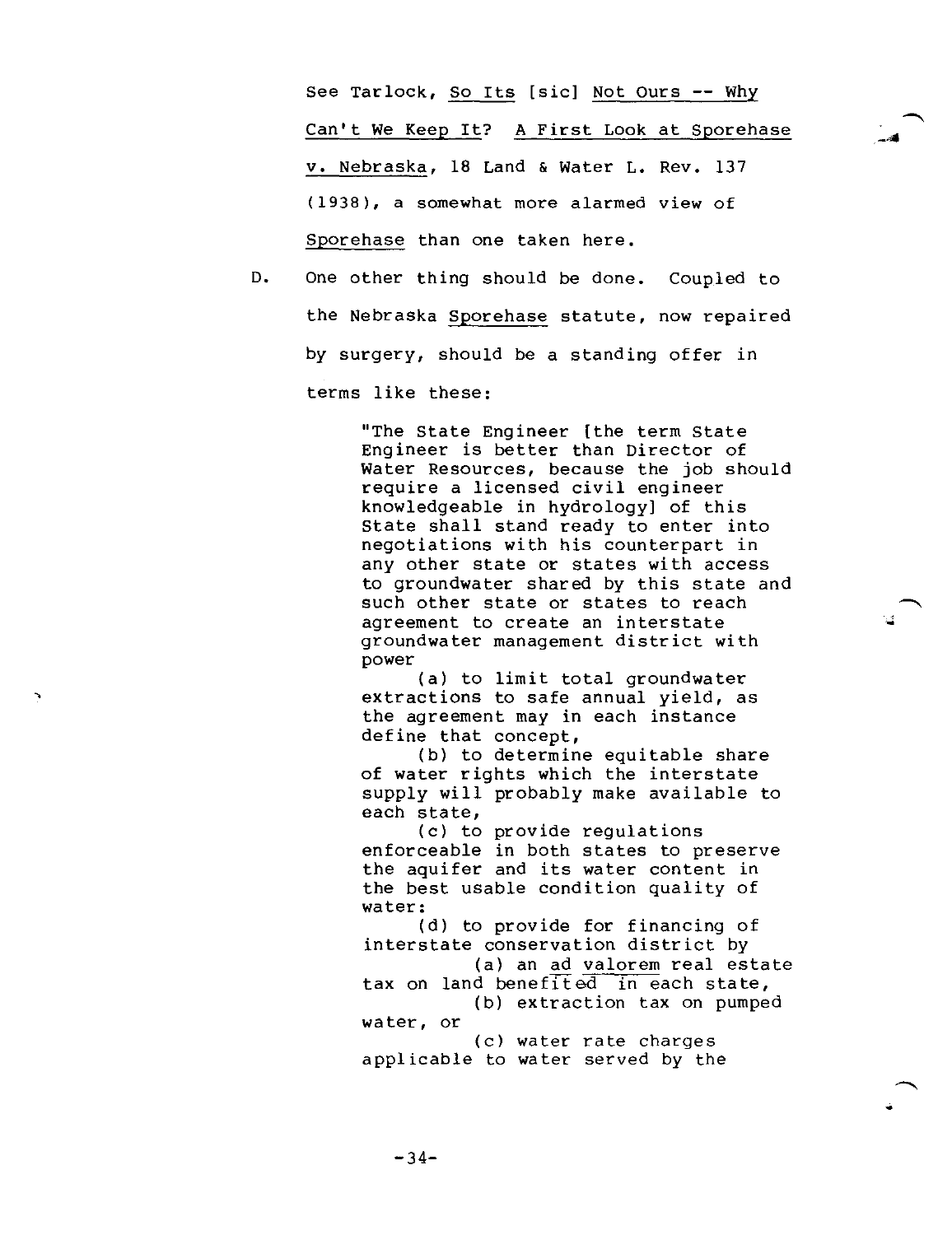the district." U.S. Steel Corp. v. Multistate Tax Common, 434 U.S. 452 (1978) opens the way to more informal compacts, holding that some compacts at least are effective without Congress consent, subject however to Congress' disapproval.

- 1. That is a bold and innovative step. It should be limited, in the first instance, to an effective period of say 5 years before renegotiation. Renegotiation should be permitted for progressively longer periods, but avoiding carefully and zealously the rigidity of most interstate compacts which Professor John A. Carver, Jr., described from this platform in 1982.
- 2. Is the proposal too innovative? I think not. In fact, it is needed to deal with groundwater even if Sporehase, El Paso, and new water demands for slurrying coal had never been heard of.
- 3. What would be the benefits? Successful interstate groundwater conservation districts, freed temporarily from the necessity of seeking permanent legislation at a state capital, might well become models for groundwater management. I have not included any

 $-35-$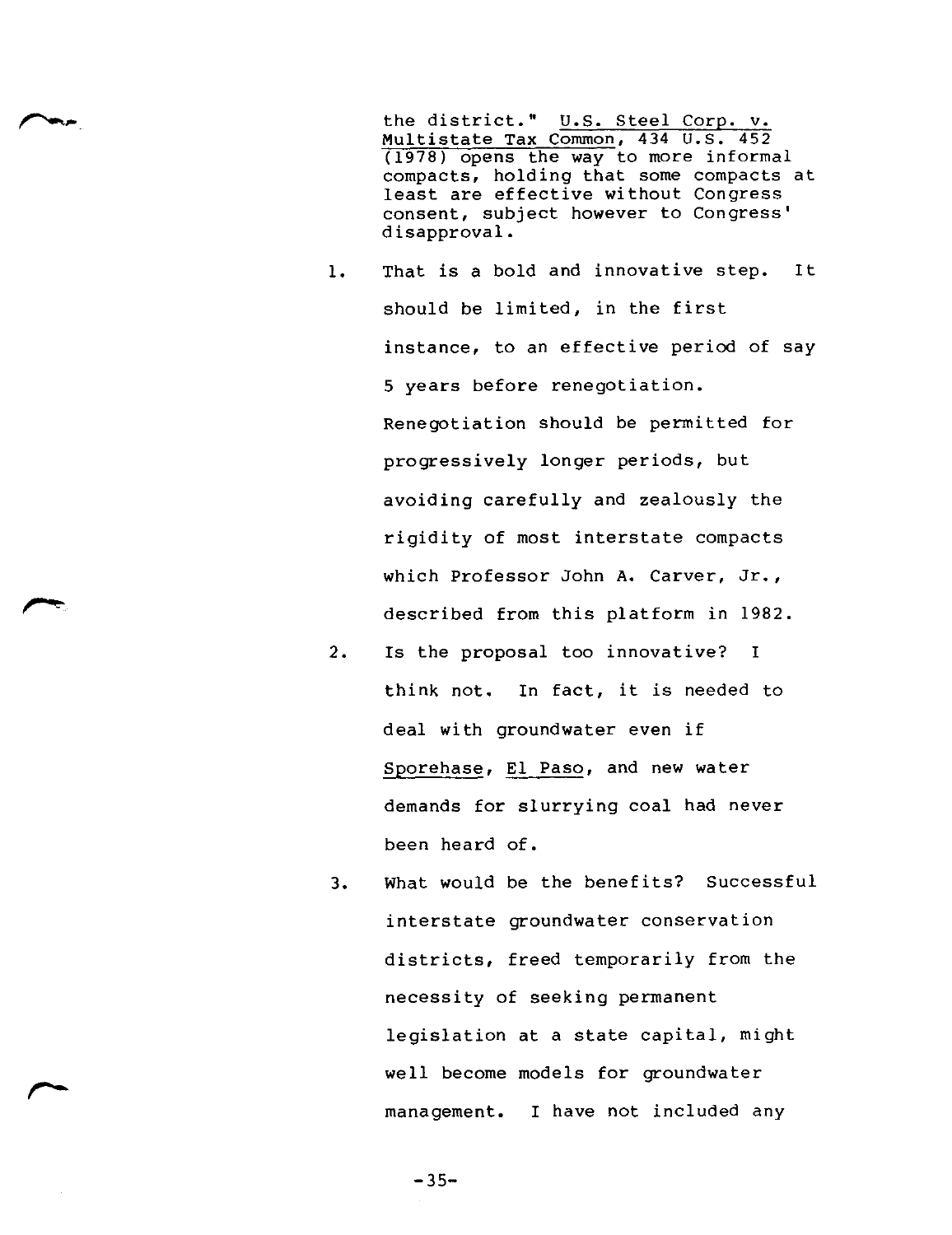description of the political management of such a district, but a cafeteria of models is possible. A few illustrations should be incorporated in the statute. A municipal corporation, rather than a private corporation, is the model I have in mind. Use of water was a recognized public use, even when the Court almost invariably spoke in tones of deepest economic conservatism. Fallbrook Irrig. Dist. v. Bradley, 164 U.S. 112 (1896) (opinion upholding California Wright Irrigation District Act of 1887 by Rufus Peckham, author of Court's opinion in Lochner v. New York, 198 U.S. 45 (1905)). Only Fuller, C.J., and Field dissented in Fallbrook without opinion).

Finally, such entities should be permitted to join as parties with their states. They will have the experience to persuade the courts and the legislatures what works, and why.

For an excellent survey of Interstate Cooperation and recent literature, see Mary Ellen Harris, Interstate Cooperation in Water

 $-36-$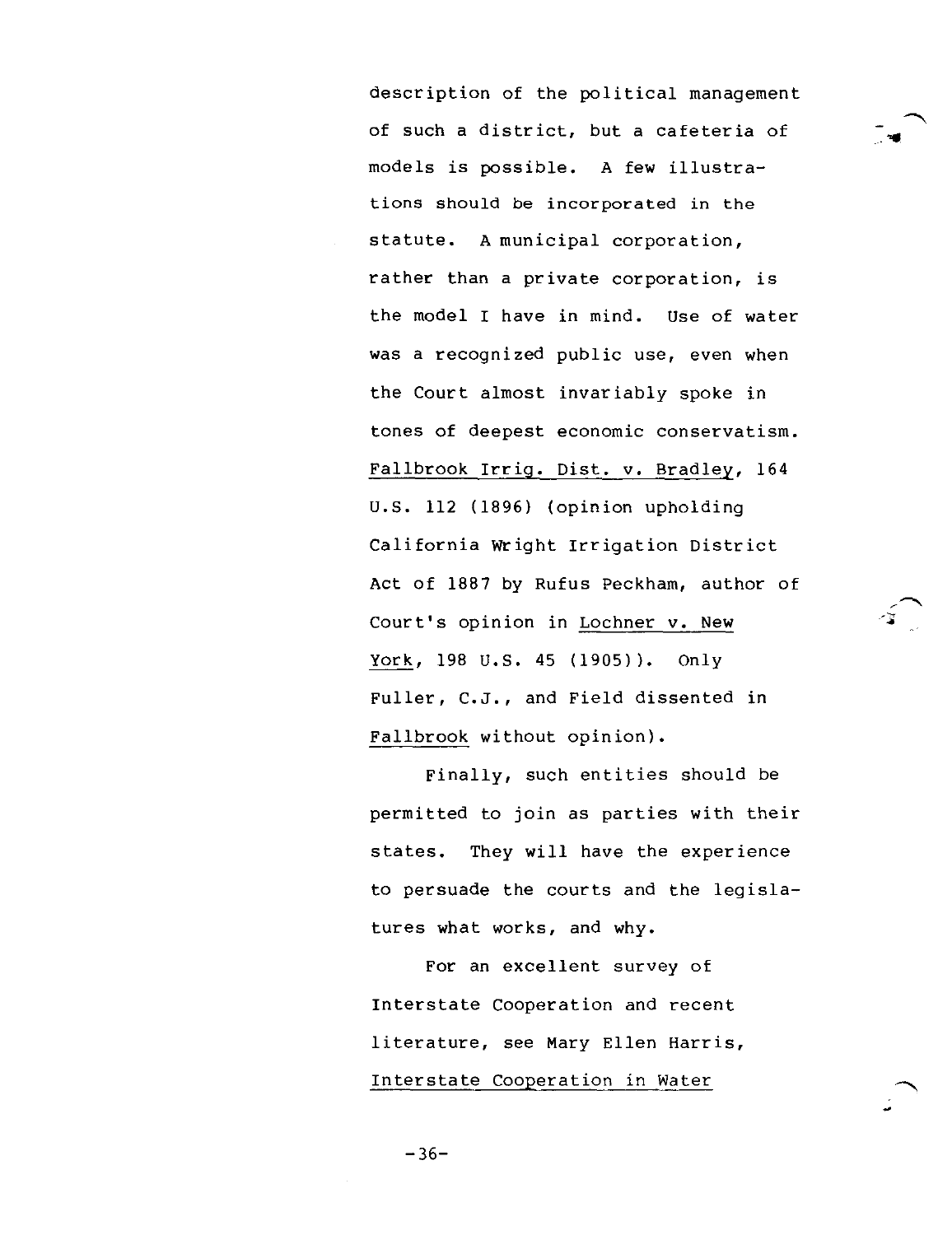Resources Management, (Institute of Urban and Regional Research, University of Iowa, Iowa City, Iowa 52242 1983).

D. The limits of constitutional doctrine.

The development of the laws of water and water rights in the United States offers a compelling demonstration that concepts like "ownership," "title," "public rights" and "private rights" are necessarily subordinate to limitations built into the law of the physical universe -- like that which causes water to flow to a lower level. There is one such limitation which is built into the structure of federalism in the United States. I repeat it here because it will ultimately compel the parts of the governmental structure each to limit its function to what it can achieve.

> "The Congress shall have power . . . to regulate commerce with foreign nations, and among the several states, and with the Indian tribes."

Not one of the cases discussed involves the limits of that power of Congress, although there are limits. The issues of water rights in Sporehase and in El Paso

 $-37-$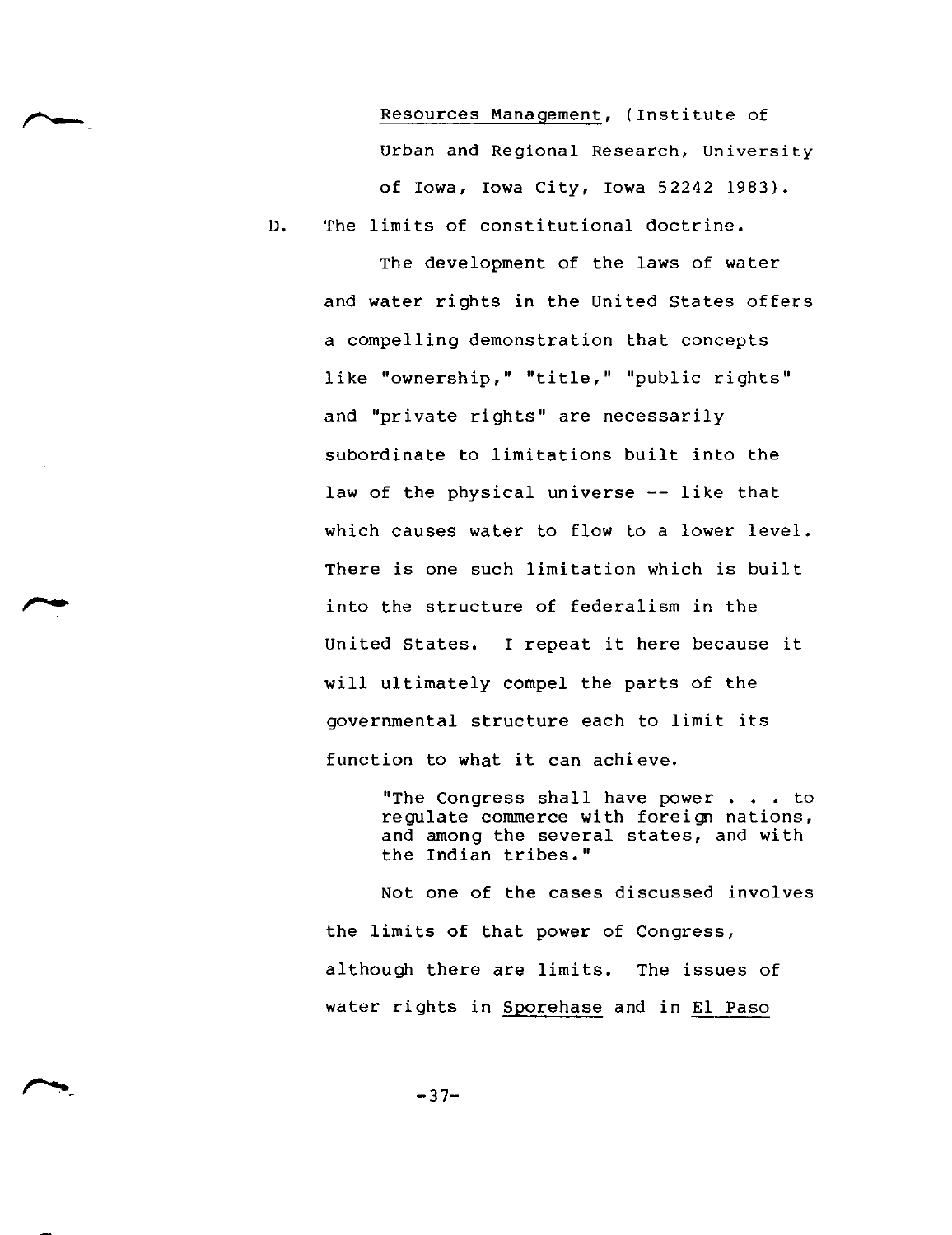relate solely to what states are forbidden to do because of the existence of that clause. All such issues are for the Supreme Court to decide in the first instance. The danger, however, is that the Court in deciding what that clause forbids -- purely by negative inference -- will forget or overlook three facts:

- 1. A Supreme Court decision disabling or appearing to disable or suspend state law does not of itself create a federal substitute for the law destroyed.
- 2. Without the affirmative legislative power of Congress, the Supreme Court does not have power to appropriate money, to tax, or to administer laws.
- 3. Water resources require not only administration and management to meet ongoing experience, but a responsiveness to unforeseen and unforseeable local conditions. The national legislature cannot adequately respond to the exigent water needs in 50 separate states, many of which vary within a state as a sharply as needs in one state differ from those of another.

 $-38-$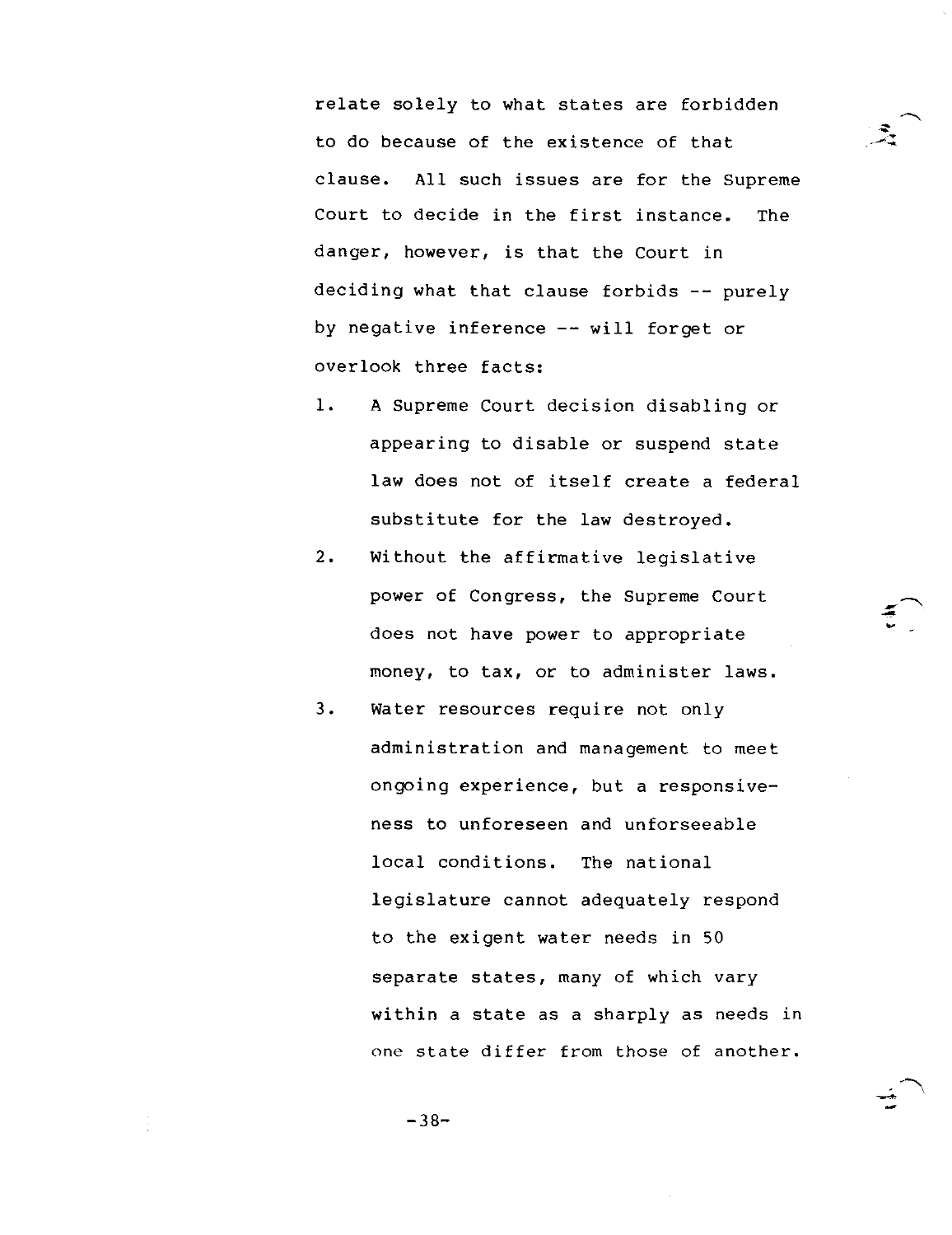The power of the Supreme Court, however, is even more limited, because the Court lacks both the power of purse and sword. The Court's power under the commerce clause where Congress has not legislated is a power limited to saying no.

Administration and management of fragile water resources demands a lawmaking power which can also say yes -- without delay. Water law must adapt to perceived local necessity. Federal power is important, because the resources are federal in dimension. But the forces that shape the law interstate water rights must come from the initiatives of those within the states and must be built upon custom and experience. It is now a legislative function -- state and federal - to nurture the mechanisms to create flexible interstate law to administer the most fragile of interstate natural resources.

-39-